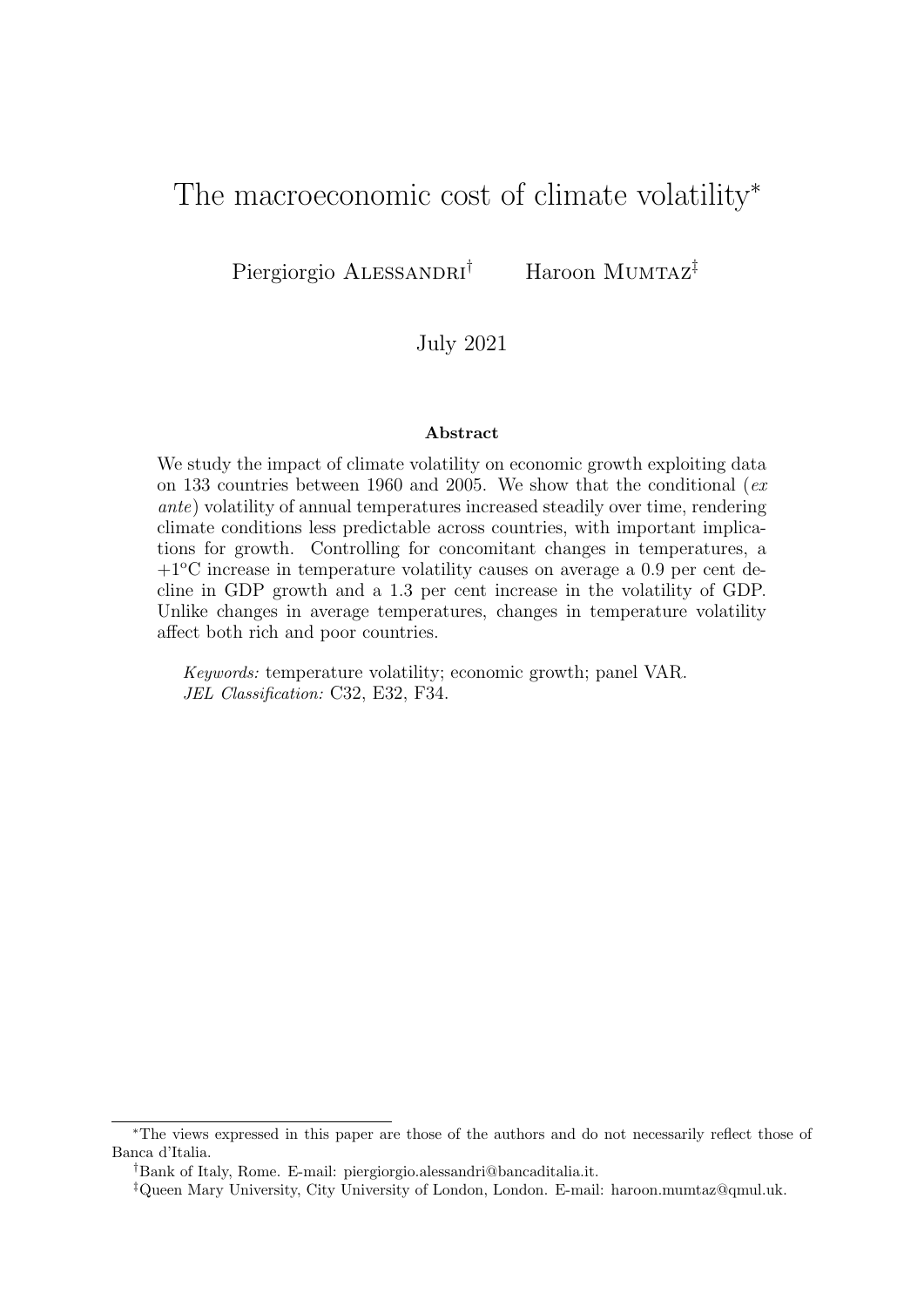# <span id="page-1-1"></span>1 Introduction

Rising temperatures are known to have a negative impact on economic growth, particularly in poor countries. This paper shows that climate change also affects economic outcomes through a volatility channel. Using the dataset of [Dell et al. \(2012\)](#page-13-0) and a panel VAR with stochastic volatility, we estimate the conditional volatility of average annual temperatures for 133 countries between 1961 and 2005. These estimates measure the volatility of the residual component of annual temperatures that cannot be forecasted using past data, quantifying the ex-ante 'temperature risk' faced by households and firms in a given country at a given point in time. The model captures the interaction between levels and variances of annual temperatures and GDP growth rates, allowing the identification of exogenous temperature volatility shocks. Our analysis yields two main results. The first one is that temperature volatility increased steadily over time, even in regions that were only marginally affected by global warming. The second one is that temperature volatility matters for economic activity. Controlling for temperature levels, a <sup>1</sup>°C increase in volatility causes on average a 0.9 per cent decline in GDP growth and a 1.3 per cent increase in the volatility of the GDP growth rate. In other words, volatile temperatures lead at once to lower and more variable income growth. These dynamics affect rich, non-agricultural countries too, and they are not driven by the occurrence of large fluctuations in GDP, temperatures or precipitations. These findings demonstrate that risk plays an important role in the nexus between climate and the economy. Economic agents respond to changes in the expected variability of the environment, and, as in other macro-financial contexts, lower predictability is by itself detrimental for growth. This suggests that climate risk may have important *ex-ante* implications for welfare, as uncertainty affects the economy before and independently of any actual change in temperatures.

Related literature. Our work lies at the intersection of two strands of research. The first one studies the economic implications of climate change. The negative influence of global warming on income and welfare was originally highlighted using reduced-form Integrated Assessment Models (IAMs), and more recently confirmed by general equilibrium models of the interaction between climate and the economy.  $\frac{1}{1}$  $\frac{1}{1}$  $\frac{1}{1}$  A large body of empirical evidence documents the relation between weather outcomes and productivity, output and economic growth, as well as political stability, migration or mortality [\(Dell et al., 2009;](#page-13-1) [Dell et al., 2014\)](#page-13-2). Although researchers broadly agree that rising temperatures reduce growth in poor countries, the evidence on developed economies is more mixed [\(Burke](#page-13-3) [and Leigh, 2010,](#page-13-3) [Dell et al., 2012\)](#page-13-0). The ambiguity also arises in studies that focus on

<span id="page-1-0"></span><sup>&</sup>lt;sup>1</sup> See respectively [Tol](#page-14-0) [\(2009\)](#page-14-0), [Nordhaus and Moffat](#page-14-1) [\(2017\)](#page-14-1), [Stern](#page-14-2) [\(2016\)](#page-14-2) and [Golosov et al.](#page-14-3) [\(2014\)](#page-14-3), [Hassler et al.](#page-14-4) [\(2016\)](#page-14-4), [Acemoglu et al.](#page-13-4) [\(2012\)](#page-13-4).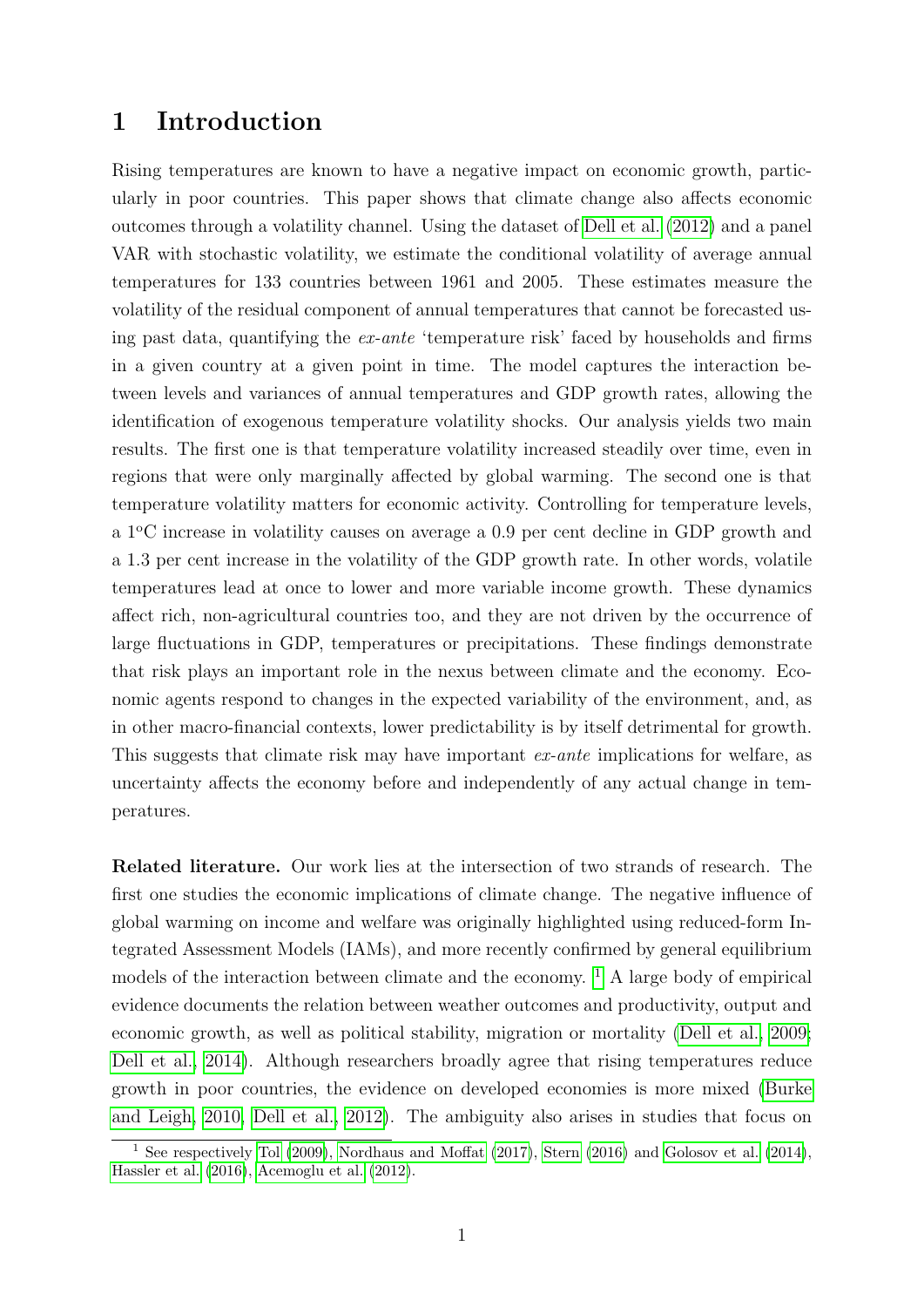agriculture: the negative influence of higher temperatures in EMEs is uncontroversial [\(Dell et al., 2014\)](#page-13-2), while studies based on within-country variability in the USA reach conflicting conclusions (Deschênes and Greenstone, 2007; [Fisher et al., 2012\)](#page-14-6). We exploit the dataset of [Dell et al. \(2012\)](#page-13-0) (henceforth DJO) to document a new "volatility" effect of climate change that operates over and above the "level" effect studied in previous contributions. Our results suggest that temperature volatility affects growth in developed economies too. The second strand of research examines the macroeconomic implications of changes in risk and uncertainty. The relevance of macro-financial volatility for con-sumption, investment and production is well documented in the literature.<sup>[2](#page-2-0)</sup> By studying the impact of temperature volatility on growth we document a new, thus-far ignored source of aggregate risk for the business cycle.

We are aware of two existing studies of the linkages between climate volatility and growth. [Donadelli et al. \(2020\)](#page-14-7) examine the relation between annual temperature volatility and output in England over the 1800-2015 period. [Kotz et al. \(2021\)](#page-14-8) examine data on over one thousand subnational regions over 40 years and show that day-to-day temperature variability reduces annual growth rates. Both analyses rely on realized volatility measures that correlate positively with extreme events, defined either as anomalies or large fluctuations in temperatures and precipitations. This correlation is inevitable because realized volatility is by construction dominated by large changes in temperatures or precipitations. It is also problematic from an identification perspective: if the relation between climate and growth is nonlinear, realized volatility may capture the abnormal impact of extreme events rather than a new, independent transmission mechanism. [3](#page-2-1) We focus instead on an ex-ante volatility measure that is conceptually different from, and empirically unrelated to, the occurrence of extreme events. Furthermore, our econometric methodology allows us to describe jointly the evolution of first and second moments in the data, capturing various interactions between levels and volatilities. This reveals that temperature volatility affects macroeconomic volatility, uncovering a new channel through which climate change can affect welfare. [4](#page-2-2)

The existence of a time-varying 'climate risk' factor is consistent with recent evidence obtained from firms and financial markets. Asset pricing models point to climate as an important risk factor in the long run [\(Bansal et al., 2016\)](#page-13-5), and suggest that carbon risk and pollution are priced in the cross-section of stock returns [\(Bolton and Kacperczyk,](#page-13-6)

<span id="page-2-0"></span> $2$ See e.g. [Bloom](#page-13-7) [\(2009\)](#page-13-7), [Jurado et al.](#page-14-9) [\(2015\)](#page-14-9), [Christiano et al.](#page-13-8) [\(2014\)](#page-13-9), [BANSAL et al.](#page-13-9) (2014). Exten-sive surveys are provided by [Bloom](#page-13-10) [\(2014\)](#page-13-10) and Fernández-Villaverde and Guerrón-Quintana [\(2020\)](#page-14-10).

<span id="page-2-1"></span><sup>3</sup>Windstorms and hurricanes have significant economic consequences [\(Dell et al., 2014\)](#page-13-2); recent research points to a generally nonlinear relation between temperatures and growth across countries and time periods [\(Burke et al., 2015\)](#page-13-11).

<span id="page-2-2"></span><sup>&</sup>lt;sup>4</sup>In treating climate as a stochastic rather than a deterministic system, our approach is also consistent with recent views in climatology, see e.g. [Calel et al.](#page-13-12)  $(2020)$ .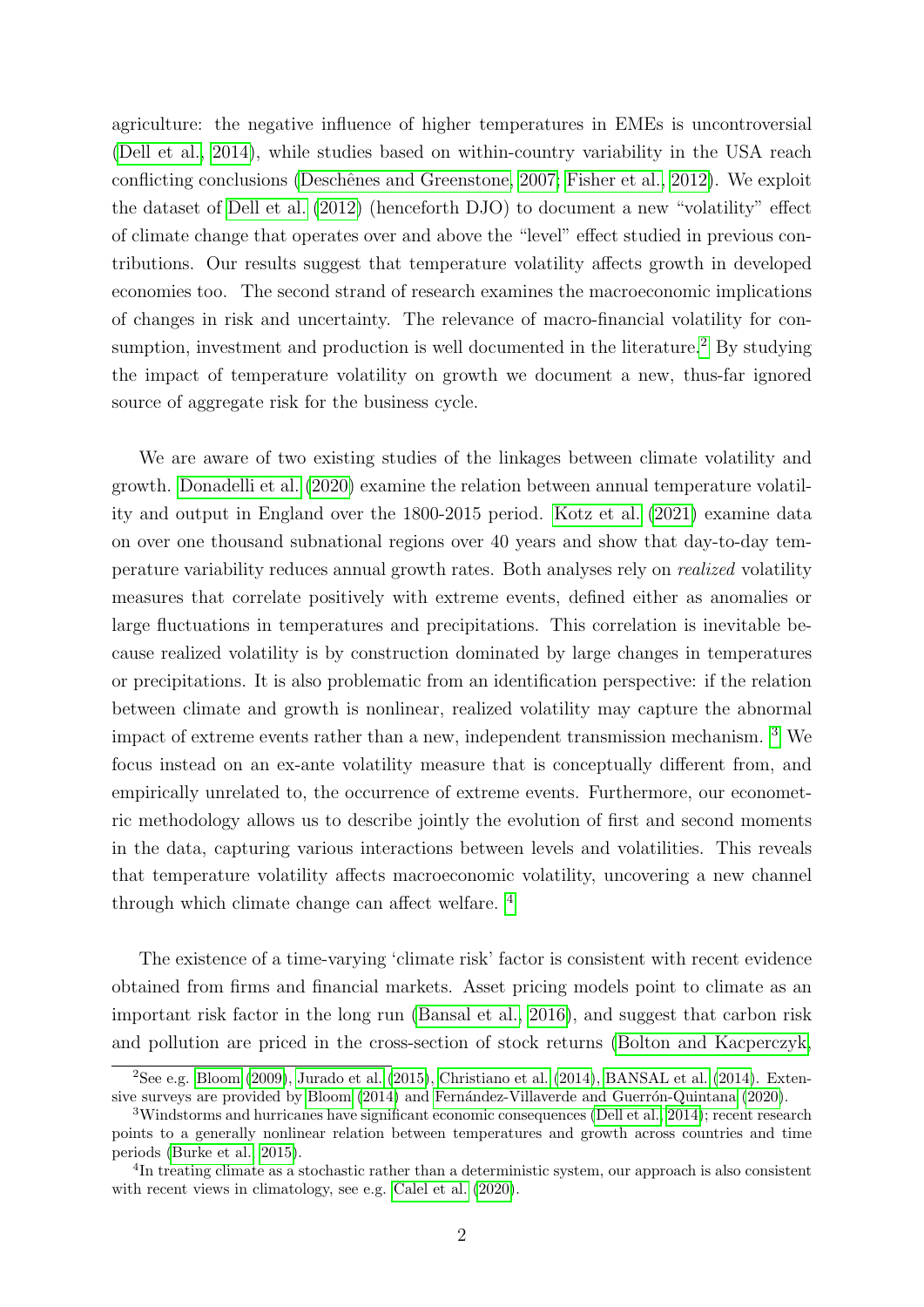[2020;](#page-13-6) see also [Hong et al. \(2020\)](#page-14-11) and [Giglio et al. \(2020\)](#page-14-12)). Furthermore, surveys and textual analyses of earning conference calls reveal that climate risk considerations feature prominently in the decisions of institutional investors [\(Krueger et al., 2020\)](#page-14-13) and listed firms around the world [\(Sautner et al., 2020;](#page-14-14) [Li et al., 2020\)](#page-14-15). Our work complements these studies by constructing empirical measures of temperature volatility for a large panel of countries, documenting their historical patterns, and quantifying the macroeconomic implications of exogenous volatility shocks.

The paper is organized as follows. Section [2](#page-3-0) describes the data and introduces our empirical model, a panel VAR with stochastic volatility. Section [3](#page-6-0) illustrate the main empirical results. Section [4](#page-9-0) explores various robustness checks and extensions of the baseline model. Section [5](#page-12-0) concludes the paper.

## <span id="page-3-0"></span>2 Econometric methodology

We use the dataset assembled by [Dell et al. \(2012\)](#page-13-0) (DJO). The data covers 133 countries and spans the years between 1961 and 2005. The weather data comes from the Terrestrial Air Temperature and Precipitation: 19002006 Gridded Monthly Time Series, which provides terrestrial monthly mean temperatures and precipitations at 0.5 0.5 degree resolution. DJO aggregate the series to the country-year level using population-weighted averages, with weights based on population in 1990. The GDP series are sourced from the World Development Indicators database maintained by the World Bank. We refer the reader to DJO for details on the definitions of the variables and descriptive statistics.

Our analysis has two related objectives. The first one is to estimate the conditional volatility of temperatures and precipitations for all countries in the sample. These estimates provide a clear and rigorous measure of climate predictability, and they allow us to assess whether predictability changed at all since the 1960s. The second one is to test whether climate volatility matters for economic growth, controlling of course for the influence of global warming documented elsewhere in the literature. To achieve these objectives in an internally-consistent fashion, we estimate a country-level panel VAR model where (i) temperatures and economic growth are linked by a two-way interaction; (ii) the residuals are heteroscedastic; and (iii) changes in volatility can have first-order effects on economic performance. The following subsections describe structure, identification and estimation of the model.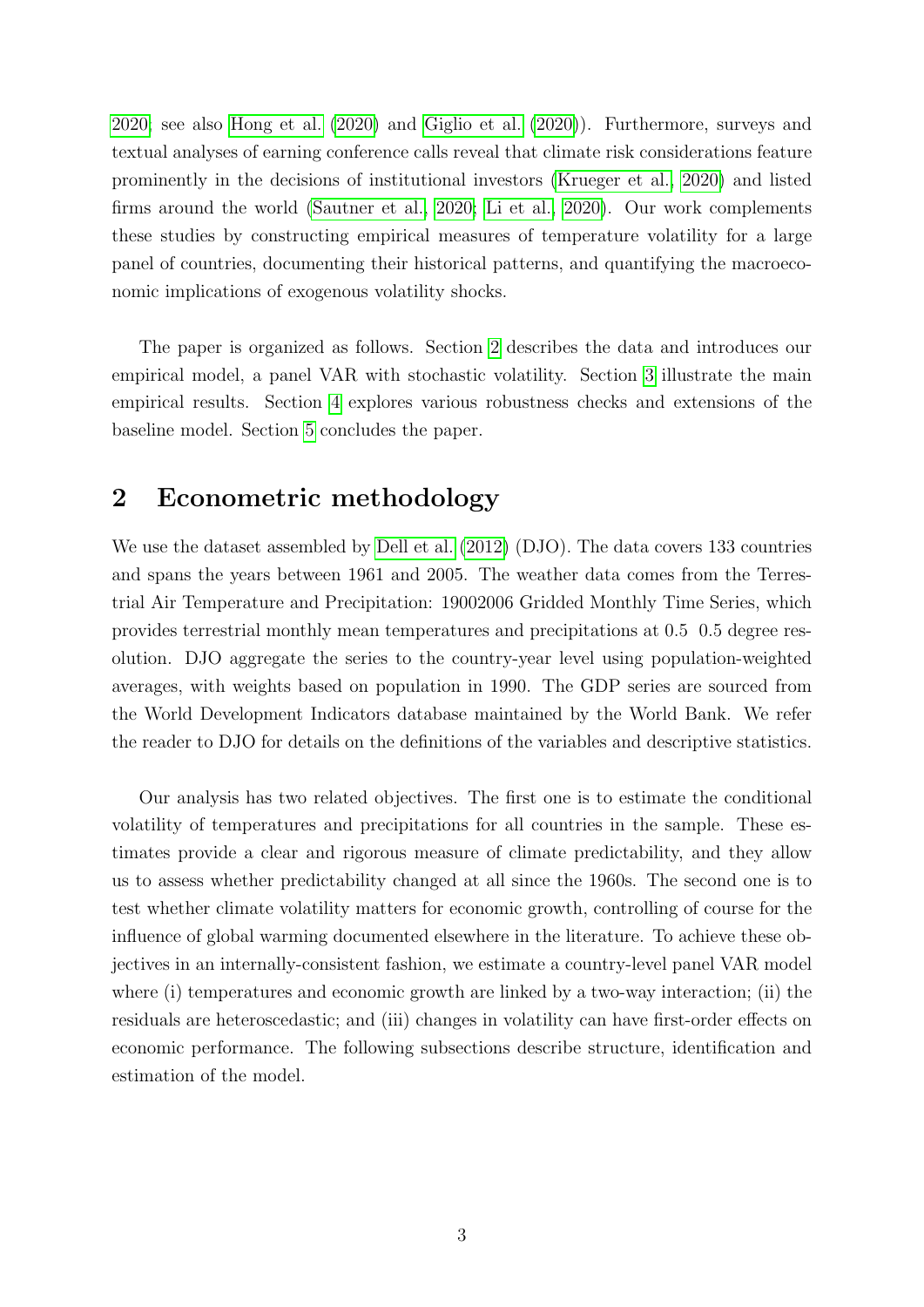### 2.1 The panel VAR model

The panel VAR model with stochastic volatility has the following form:

<span id="page-4-0"></span>
$$
Z_{it} = c_i + \tau_t + \sum_{j=1}^{P} \beta_j Z_{it-j} + \sum_{k=0}^{K} \gamma_k \tilde{h}_{it-k} + v_{it}
$$
 (1)

where  $Z_{it}$  is a vector of endogenous variables and countries and years are indexed by  $i = 1, 2, ..., M$  and  $t = 1, 2, ..., T$  respectively. The variance covariance matrix  $cov(v_{it}) =$  $\Omega_{it}$  is time-varying and heterogenous across countries. This matrix is factored as:

$$
\Omega_{it} = A^{-1} H_{it} A^{-1'}
$$
\n(2)

where A is a lower triangular matrix with ones on the main diagonal.  $H_{it}$  is a diagonal matrix  $H_{it} = diag\left(\exp(\tilde{h}_{it})\right)$  where  $\tilde{h}_{it} = [h_{1,it}, h_{2,it}, ...h_{N,it}]$  denotes the stochastic volatility of the orthogonalised shocks  $\tilde{e}_{it} = Av_{it}$ . The stochastic volatilities follow a panel VAR(1) process:

$$
\tilde{h}_{it} = \alpha_i + \theta \tilde{h}_{it-1} + b_0 \tilde{\eta}_{it}, \tilde{\eta}_{it} \sim N(0, 1)
$$
\n(3)

where  $\alpha_i$  denotes country fixed effects,  $b_0$  is a lower triangular matrix and  $\tilde{\eta}_{it}$  =  $[\eta_{1,it}, \eta_{2,it}, ..., \eta_{N,it}]$  denotes a vector of volatility shocks.

The distinguishing feature of the model is that volatilities appear as regressors on the right-hand side of equation [1.](#page-4-0) Hence, if  $\gamma_k \neq 0$ , an exogenous increase in the volatility of any of the variables included in the model can affect the dynamics of the entire system. In our baseline specification we define  $Z_{it} = [T_{it} \ \Delta GDP_{it}]'$ , where  $T_{it}$  denotes average annual temperature in degrees Celsius and  $\Delta GDP_{it}$  is the annual growth rate of real GDP. To make the notation more intuitive, in the remainder of the paper we label the two level shocks  $(e_{it}^T, e_{it}^{GDP})$ , the volatility processes  $(h_{it}^T, h_{it}^{GDP})$  and the associated volatility shocks  $(\eta_{it}^T, \eta_{it}^{GDP})$ . In this setup  $e_{i,t}^T$  represents a shock to the temperature level  $T_{it}$ ;  $h_{it}^T$  represents the log-volatility of  $e_{it}^T$ , i.e. of the (residual) portion of  $T_{it}$  that is unforecastable given past data; and  $\eta_{it}^T$  represents a temperature volatility shock, i.e. an exogenous shift in volatility occurring in country i at time t. We interpret  $h_{it}^T$  as an empirical measure of uncertainty about future temperatures and  $\eta_{it}^T$  as an unexpected temperature uncertainty shock.<sup>[5](#page-4-1)</sup>

<span id="page-4-1"></span>Intuitively, the model allows us to capture two mechanisms through which temper-

<sup>&</sup>lt;sup>5</sup>In the robustness analysis we consider a range of alternative specifications that include e.g. annual precipitations or squared GDP and temperature changes, and distinguish inter alia between rich and poor countries.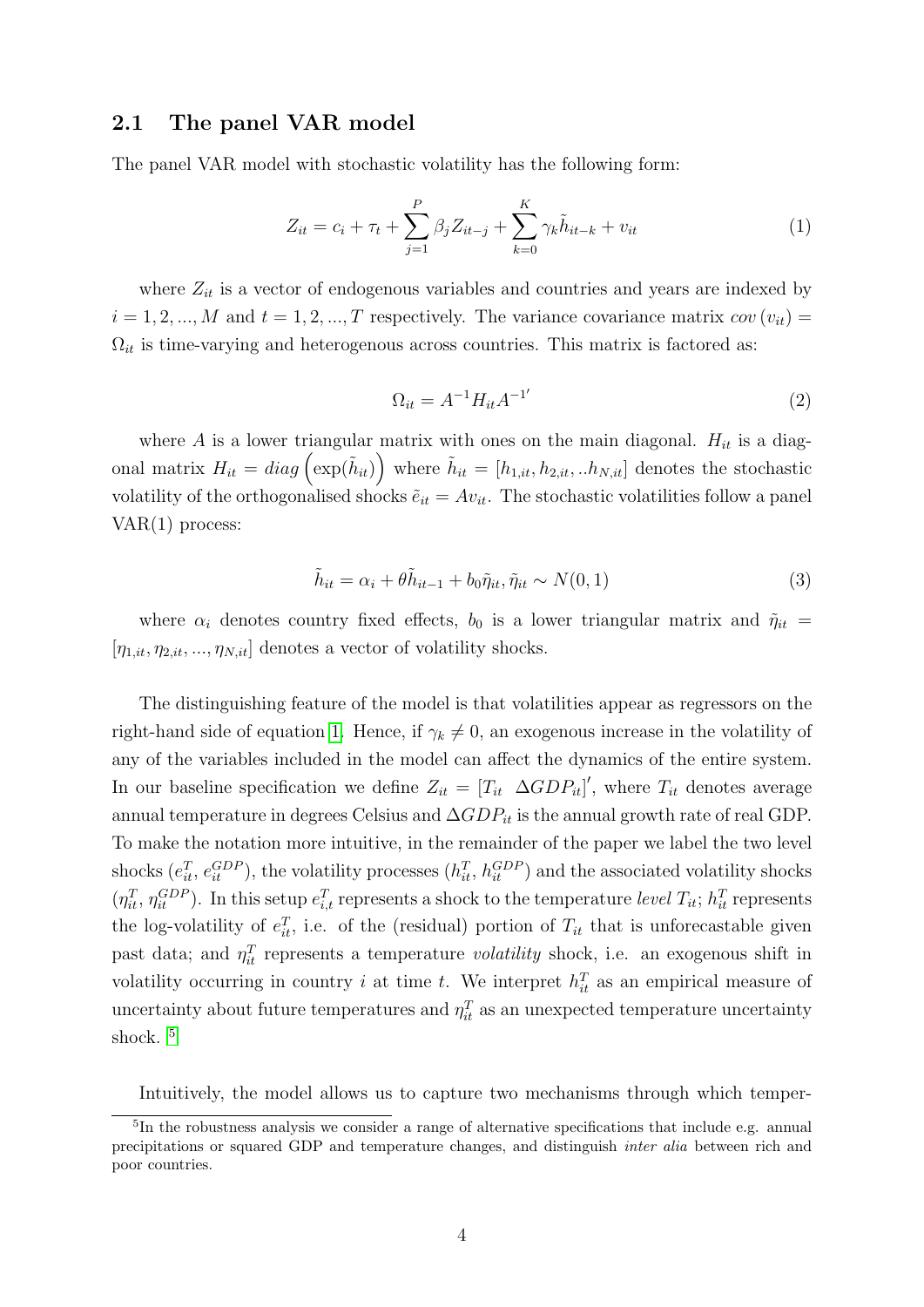ature volatility could affect growth. The first one is the direct impact of temperature volatility  $(h_{it}^T)$  on the growth rate of the economy  $(\Delta GDP_{i,t})$ . Higher volatility may reduce foreign investments, discourage risk-averse firms from undertaking new investment plans, or force them to engage in costly adaptation and insurance programs. The second one is a spillover from temperature volatility  $(h_{it}^T)$  to output volatility  $(h_{it}^{GDP})$ . To the extent that changes in temperatures matter for GDP growth rates, an increase in the frequency and/or magnitude of those changes could render growth more volatile. [6](#page-5-0) The coexistence of these mechanisms implies that climate uncertainty could affect welfare in two ways, reducing an economy's average growth rate and rendering its behavior more erratic over time.

### 2.2 Identification and estimation

The growth regressions traditionally employed in the literature treat the climate system as an exogenous driving force. By contrast, our panel VAR model allows for a two-way interaction between climate and economic activity: in principle,  $T_{it}$  can affect growth and respond endogenously to changes in the level and volatility of  $\Delta GDP_{it}$ . As in any VAR model, additional assumptions are thus needed in order to identify exogenous temperature shocks. Our key identification assumption is that macroeconomic developments have no contemporaneous (within-year) impact on climate variables. We apply this assumption to both level and volatility shocks by restricting the  $A^{-1}$  and  $b_0$  matrices to be lowertriangular. In practice, this implies that  $e_{it}^{GDP}$  and  $\eta_{it}^{GDP}$  only affect  $T_{it}$  and  $h_{it}^T$  with a lag of at least one year. Recursive identification schemes are notoriously problematic when dealing with financial and macroeconomic data, but can be used safely in our application. Development and technological change may alter temperature and precipitation patterns over time, but this long-term phenomenon is very unlikely to have a material impact over a one-year horizon. Even if it did, our approach would approximate the data better than regression models that postulate strong(er) forms of exogeneity of the climate indicators.

The model is estimated using a Gibbs sampling algorithm that is described in detail in the technical appendix. The algorithm is an extension of methods used for Bayesian VARs with stochastic volatility (see e.g. [Clark, 2011\)](#page-13-13) to a panel setting. The parameters of the model can be collected into five blocks:  $(\Gamma, \overline{A}, \overline{B}, Q, \tilde{h}_{it})$ . Here  $B = vec([c_i, \tau_t, \beta_1, \ldots, \beta_P, \gamma_1, \ldots \gamma_K])$  denotes the coefficients of equation 1,  $\overline{A}$  is a vector that collects the elements of A that are not equal to 0 or 1,  $\overline{B} = vec([\alpha_i, \theta])$  while  $Q = b_0 b_0'$ is the variance of the residual of the transition equation (3). Each iteration of the algorithm samples from the conditional posterior distributions of these parameter blocks.

<span id="page-5-0"></span> $6N$ otice that this channel is entirely independent of the first one. If temperatures enter the production function, a volatility spillover could arise even in a linear, risk-neutral and frictionless economy where  $h<sup>T</sup>$  has no direct influence on investment decisions.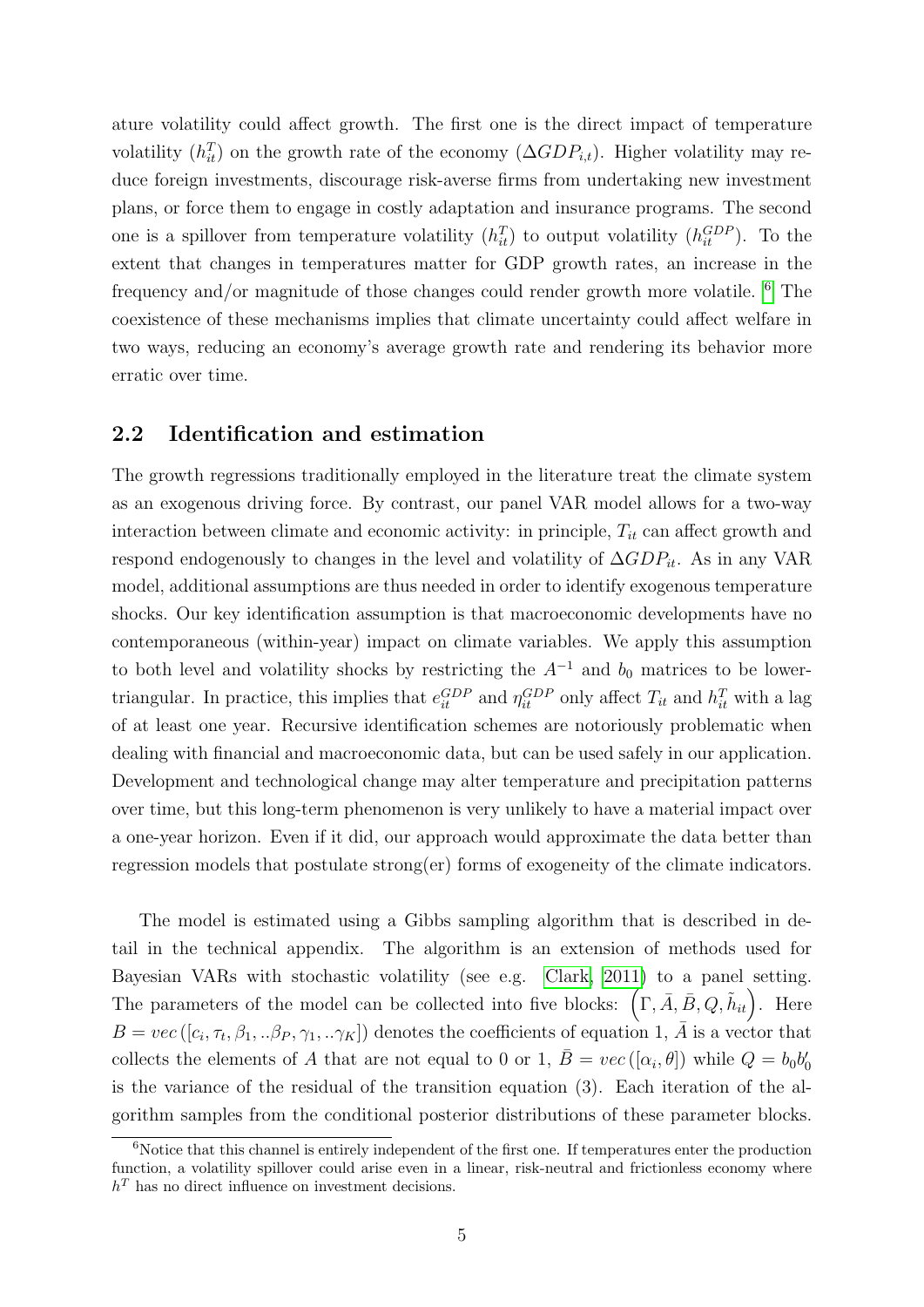Given  $\tilde{h}_{it}$  and  $\bar{A}$ , the model is simply a panel VAR with a known form of heteroscedasticity. Therefore, given a normal prior, the conditional posterior of  $\Gamma$  is also normal after a GLS transformation. As described in [Cogley and Sargent \(2005\)](#page-13-14), conditional on Γ and  $\tilde{h}_{it}$ , the elements of  $\bar{A}$  are coefficients in linear regressions involving the residuals of the panel VAR. Therefore, their conditional posterior is standard. Given  $\tilde{h}_{it}$ , equation (3) is simply a panel VAR with fixed effects. As we employ conjugate priors for  $B$  and  $Q$ , their conditional posteriors are well known and easily sampled form. With a draw of  $\Gamma$ , A, B, Q in hand, equations (1) to (3) constitute non-linear state space model for each country. To draw from the conditional posterior of  $\tilde{h}_{it}$  we use the particle Gibbs sampler of [Andrieu](#page-13-15) [et al. \(2010\)](#page-13-15) and [Lindsten et al. \(2014\)](#page-14-16). We use 55,000 iterations and retain every 10th draw after a burn-in period of 5000 draws. In the technical appendix we show that the estimated inefficiency factors are low, providing evidence in favor of convergence of the algorithm.

## <span id="page-6-0"></span>3 Empirical results

The model in Section [2](#page-3-0) allows us to estimate the conditional volatility of annual temperatures at the country level between 1960 and 2005. These estimates offer a simple empirical characterization of short-term 'climate risk'. Conditional volatilities are intrinsically forward-looking: they capture the magnitude of the fluctuations in temperatures that are likely to materialize in each country at a given point in time. Unlike realized volatilities, they are not mechanically driven by the changes in temperatures observed in the recent past, including extreme events. And, as long as the data is persistent, they convey information on the likely evolution of the system: higher volatility signals the beginning of a (potentially long) phase of erratic weather conditions. Hence, our analysis captures a dimension of climate change and a transmission mechanism that could, at least in principle, operate alongside the traditional 'level' effect of rising temperatures documented elsewhere. In section [3.1](#page-6-1) we discuss the evolution of temperature volatilities over time and its relation to the global warming phenomenon discussed in the literature. In section [3.2](#page-8-0) we study the impact of exogenous changes in temperature volatility on economic growth.

### <span id="page-6-1"></span>3.1 Trends in temperature volatility

Figure [1](#page-17-0) shows the behavior of temperatures and conditional temperature volatilities in six macro-regions between 1961 and 2005. Each region is summarized by a simple (unweighted) average of its member countries. The left panel replicates the findings of DJO: temperatures have increased across the board. The right panel shows that a similar trend occurred for volatilities too. Volatility has increased by  $0.1$  to  $0.5^{\circ}$ C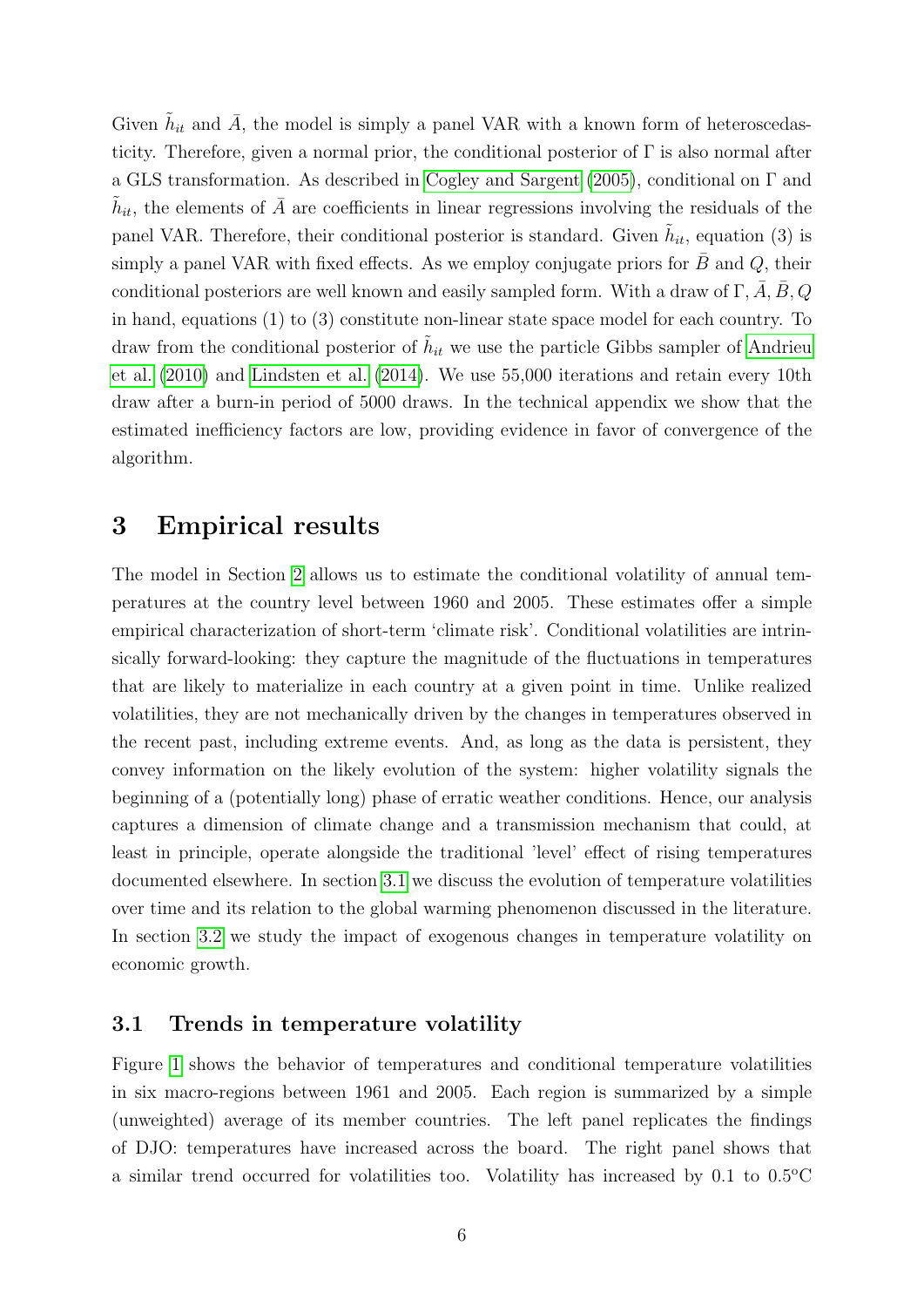depending on the region. Shifts of this magnitude could in principle have non-negligible economic implications. DJO estimate that a  $1^{\circ}$ C rise in annual temperatures reduce economic growth by over 1 percentage point on average in poor countries. [Burke and](#page-13-16) [Emerick \(2016\)](#page-13-16) find that temperature changes of -0.5 to  $+1.5$  °C had a negative impact on agricultural output across US counties in the past, suggesting that even rich and technologically sophisticated economies may be vulnerable to climate fluctuations. The central question examined in this paper is whether an increase in the likelihood of facing larger temperature fluctuations in the future – i.e. an increase in the conditional volatility of annual temperatures – can have similar effects on growth (see Section [3.2\)](#page-8-0).

The rise in volatility also occurred in Europe and Central Asia, which were instead only marginally affected by global warming. This divergence is interesting per se and it is useful for identification: if levels and volatilities were perfectly correlated it would be impossible to disentangle their effects. To investigate this point further, in Figure [2](#page-18-0) we show the relation between temperature levels and volatilities at the country level. The scatter plot relates the cumulative change in temperatures recorded between 1961 and 2005 (horizontal axis) to the cumulative change in temperature volatility estimated by the model (vertical axis). There is no correlation between changes in levels and volatilities. In estimating the impact of volatility shocks in Section [3.2](#page-8-0) we rely of course on a more stringent identification strategy; the model allows us to control country and/or time fixed effects as well as the lagged influence of GDP and temperatures. However, the lack of correlation in figure Figure [2](#page-18-0) is reassuring because it indicates that the data contain sufficient information to separate level and volatility effects. The scatter plot also shows that the increase in volatility has been more widespread than the increase in average temperatures; in particular, many large economies experienced a rise in volatility combined with constant or decreasing average temperatures (see north-western quadrant).

Two further points are worth making. The changes in volatilities over time are highly significant from a statistical perspective. Figure A2 of the annex shows the average within-region volatility together with a 68% (one standard deviation) posterior coverage band. The null hypothesis that volatility did not change between the 1960s and the early 2000s can be safely rejected for all regions. In all but two cases, i.e. Sub-Saharan Africa and Eastern Europe, volatility follows a clear upward trend since the 1980s. At the same time, regional aggregations mask a significant degree of heterogeneity at the country level. In figure A3 we plot the confidence bands calculated at the regional level against the central estimates of the country-specific volatilities. It is immediately clear that level, variability and medium-run patterns in temperature volatility differ widely across countries, even within a given geographical region. The panel VAR employed below allows us to exploit cross-country heterogeneity in volatility patterns to identify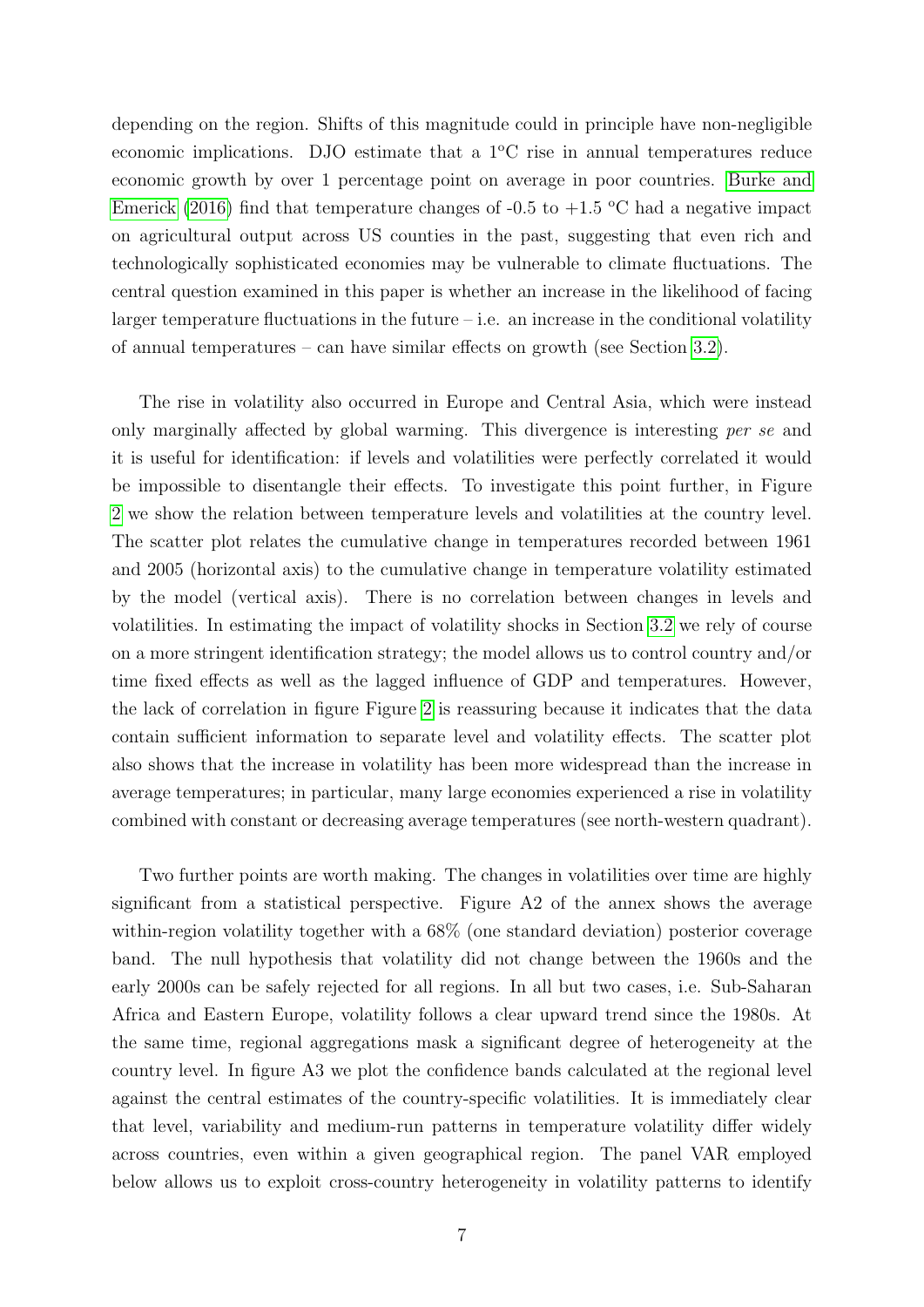the effects of exogenous changes in temperature volatility.

### <span id="page-8-0"></span>3.2 Temperature volatility and economic growth

The panel VAR introduced in Section [2](#page-3-0) captures a number of interactions involving both the level and the volatility of annual temperatures and GDP growth at the country level. The posterior mean and standard deviation of the parameters for the baseline model is summarized in table A1 of the annex. The estimates highlight a potentially important influence of volatility on both GDP and temperatures: all else equal, a rise in temperature volatility  $h^T$  is associated with lower growth and higher temperatures. A rise in  $h^{GDP}$  is also associated with lower growth rates, which is consistent with the negative effects of economic volatility on investment highlighted in the literature. Finally,  $h<sup>T</sup>$  and  $h<sup>GDP</sup>$  are both highly persistent, suggesting that the sample is characterized by slow transitions between calm and volatile phases rather than sudden and short-lived outbursts of volatility.

In Figure [3](#page-19-0) we report the impulse-response functions associated to the four shocks included in the model. For each variable the figure reports the estimated mean response with  $90\%$  and  $68\%$  posterior coverage bands. An exogenous increase in temperature volatility  $h^T$  causes an increase in temperatures, a decline in GDP growth and an increase in the volatility of GDP. The shock propagates through two distinct channels:  $h^T$  has (i) a direct negative impact on  $\Delta GDP$ , and (ii) a positive impact on  $h^{GDP}$ , which is in itself detrimental for growth. This mechanism is quantitatively important. The one-standard-deviation shock examined in the figure raises the volatility of annual temperatures by about  $1^{\circ}$ C (row 1, column 3). This causes an increase in the volatility of GDP growth of about 1.3 percentage points (col. 4). This endogenous response indicates that countries that experience high temperature volatility in a given year are also likely to face significantly more pronounced fluctuations in GDP. In other words, higher temperature risks bring along higher risks for growth. The shock also generates a decline in GDP growth of about 0.8 percentage points on impact, with an economic slowdown that can last up to two years (col. 2). The GDP contraction results from the combined influence of higher climatic and economic volatility. It is worth emphasizing that the transmission mechanism hinges on risk rather than actual changes in temperature levels. First,  $h_{i,t}^T$  measures by construction the conditional volatility of temperatures in country  $i$ , and it is unrelated to the weather patterns observed in  $i$  in the past. Second, the model controls for the influence of both contemporaneous and past temperature shocks on GDP growth. Third, the estimates remain unaltered if we include squared annual changes in temperatures or precipitations to control for the confounding influence of 'extreme' weather events (see Section [4\)](#page-9-0). Hence, the results show that economic agents respond to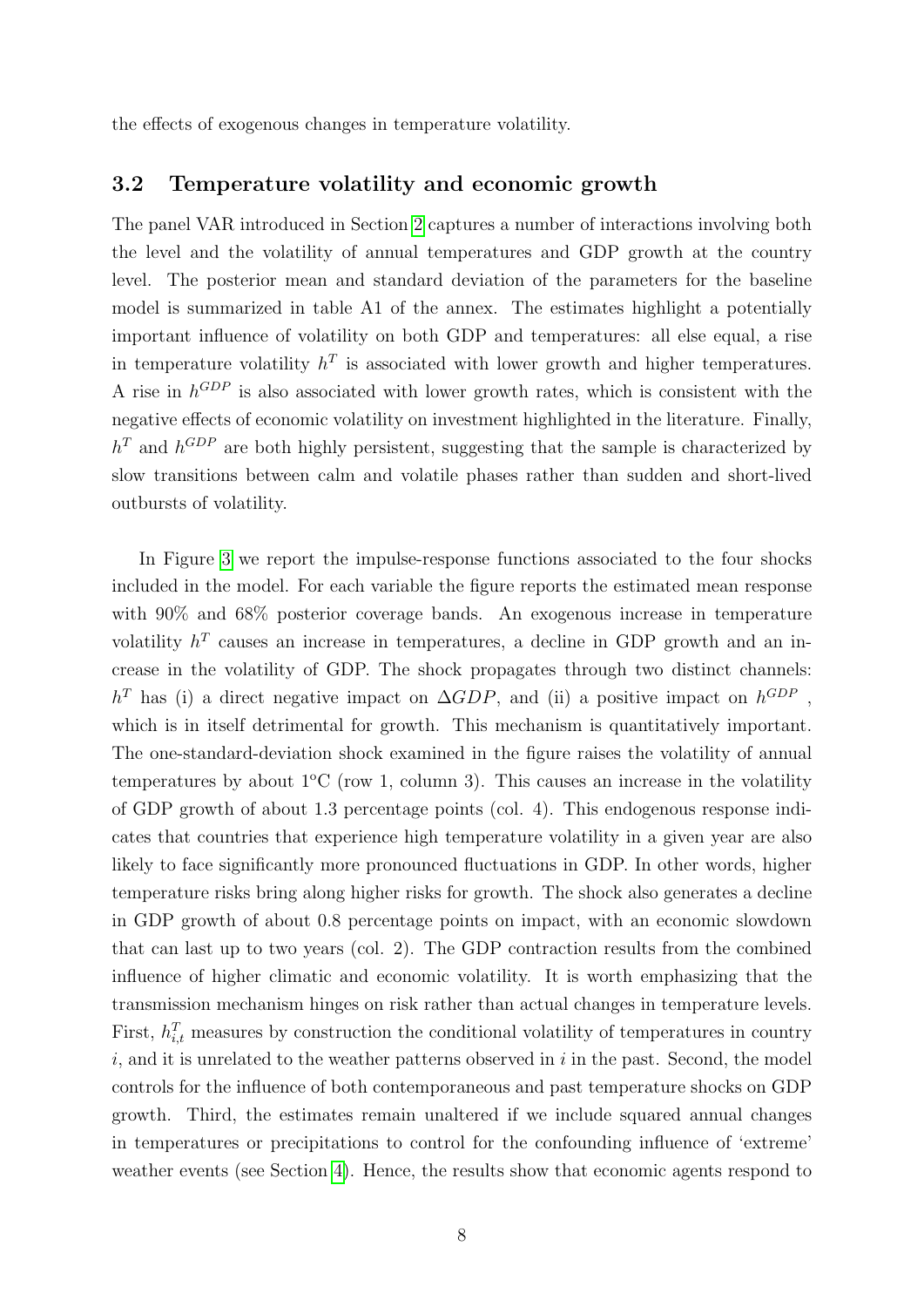the degree of expected variability of the environment, and that  $-$  as in the case of many other non-climatic factors – lower predictability is per se detrimental for growth.

The IRFs in Figure [3](#page-19-0) also show that shocks to temperature levels and output raise respectively  $\Delta T_t$  and  $\Delta GDP_t$  (rows 2 and 4) in the year in which they occur, with negligible repercussions for the other variables in the system. The baseline specification suggests that a rise in temperatures has positive but non-significant effects on GDP, but the impact of the shock becomes negative if the model is estimated over poor countries only. Both results are consistent with those reported by DJO. Finally, an exogenous increase in  $h_t^{GDP}$  has a negative effect on  $\Delta GDP_t$ . The GDP response is smaller and less persistent than that caused by a rise in  $h_t^T$ ; this suggests that climate volatility is quantitatively more important than other sources of aggregate risk captured by the residuals of the growth equation.

The analysis carried out in this Section leads to two conclusions. The first one is that temperature volatility has risen steadily across countries since the 1960s, rendering climate conditions less predictable over time. The second one is that, controlling for temperature levels, a rise in temperature volatility is generally followed by a period of low and volatile GDP growth rates. Taken together, these findings point to two distinct mechanisms through which climate change could affect income and welfare over and above the well-known 'global warming' phenomenon. In the next section we examine the robustness of the baseline results along various dimensions, studying inter alia the role of precipitations, cross-country heterogeneity and the relation between volatility and extreme events.

# <span id="page-9-0"></span>4 Robustness and extensions

In this section we replicate the baseline analysis using alternative samples and model specifications. To save space we only discuss the impact of a temperature volatility shock on the level and conditional volatility of the GDP growth rate. The results of the tests are summarized in figures [4–](#page-20-0)[5–](#page-20-1)[6](#page-21-0) and tables [1–](#page-15-0)[2:](#page-16-0) the figures compare the responses to those obtained in the baseline model, while the tables report the estimated short-run and long-run impact of the shock along with %68 coverage intervals. <sup>[7](#page-9-1)</sup>

There is an open debate on the cross-sectional and distributional implications of climate change: in particular, rising temperatures may affect only or mostly poor countries that rely heavily on agricolture and have limited adaptation capabilities (see Section [1\)](#page-1-1).

<span id="page-9-1"></span><sup>7</sup>The annex to the paper provides a full set of impulse-responses for each of the specifications examined in this section.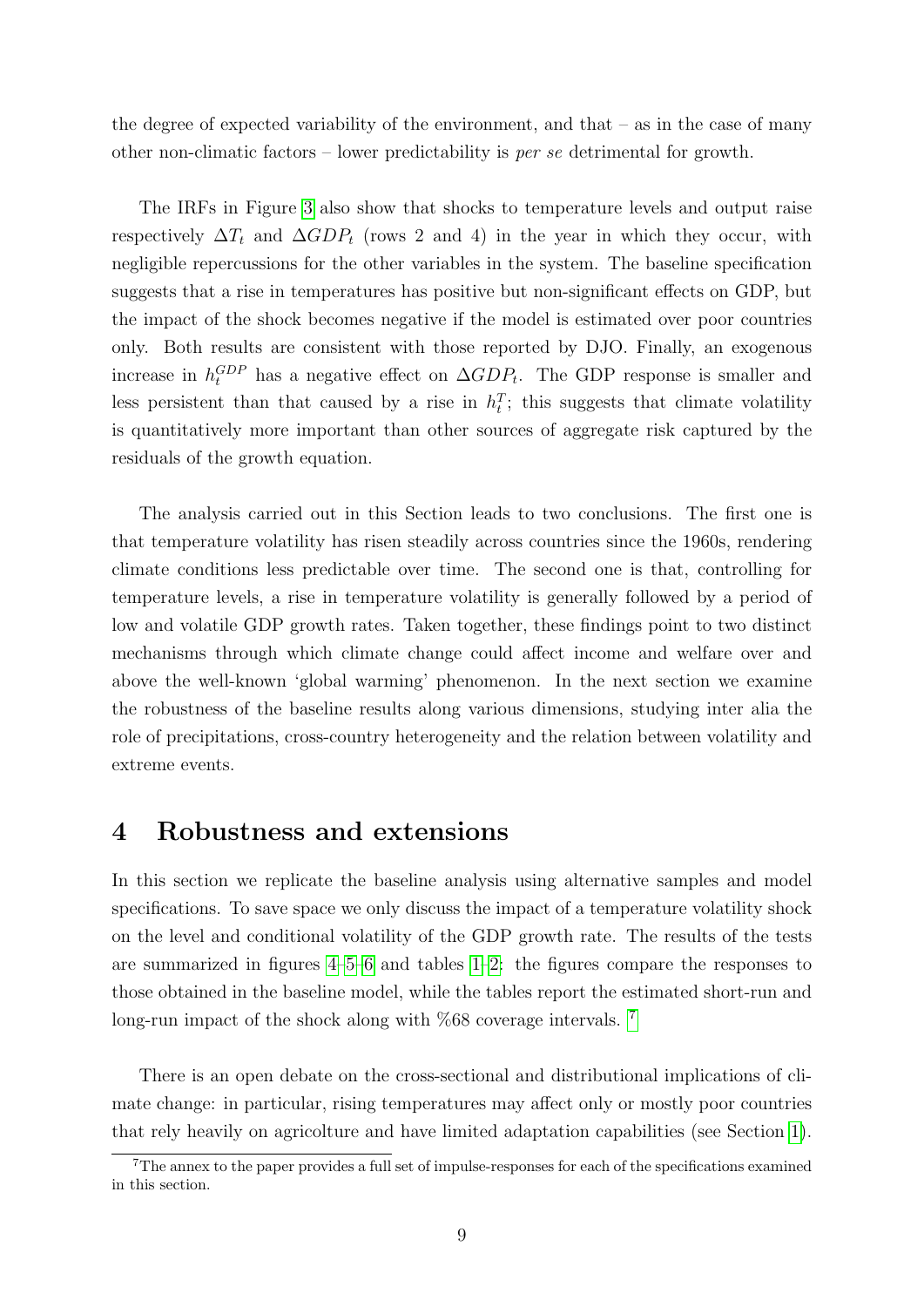The first issue we investigate is thus how the climate volatility channel identified by the baseline model varies across regions. We re-estimate the baseline panel VAR specifications using only data on "poor", "rich", "hot", or "non-agricultural" countries. All groups are defined using the dummy variables suggested by DJO. Poor is a dummy for countries that have below-median GDP per capita in their first year in the dataset, hot is dummy for countries with above-median average temperature in the 1950s, and agricultural is a dummy for countries with an above-median share of GDP in agriculture in 1995. The estimates are reported in Figure [4,](#page-20-0) which compares the impact on GDP of a one-standard deviation increase in temperature volatility obtained in the four alternative subsamples. The responses are qualitatively similar across samples: in all cases the shock causes growth to be lower and more volatile on impact and up to one year ahead. The differences across subsamples largely mirror those documented for temperature levels: in particular, rich and non-agricultural countries are relatively less affected than poor or hot countries. However, heterogeneity is less pronounced. Table [1](#page-15-0) shows that the contemporaneous response of  $h_t^{GDP}$  is significant in all groups of countries and the contemporaneous response of  $\Delta GDP_t$  is significant in all groups except rich countries. In the long term, the estimated impact of the shock on GDP becomes smaller for hot countries but larger and more significant for rich and non-agricultural countries (table [2\)](#page-16-0). This suggests that rich countries smooth the impact of the shock rather than averting it altogether. All in all, the evidence indicates that climate volatility might be relevant even for highly-developed economies that can adjust efficiently to gradual changes in temperature levels.

As a next step, we extend the baseline specification to account for other factors that might affect the climate-growth nexus; the results are displayed in figure [5.](#page-20-1) Precipitations are often employed as a proxy of climatic change along with temperatures. We thus replicate the baseline analysis adding precipitation  $(P_{it},$  in units of 100 mm per year) to temperatures and GDP growth. The identification of the shocks is again based on a recursive ordering of the model: and precipitations are ordered before GDP so to maintain the assumption that the climate is exogenous to macroeconomic shocks in the short term (see table [1\)](#page-15-0). Section [2\)](#page-3-0). Adding precipitations reduces the peak impact of a temperature volatility shock on both GDP and GDP volatility by roughly one third. The responses remain statistically significant, particularly in the short term (see table [1\)](#page-15-0). Exogenous shifts in  $h^P$  have indeed qualitatively similar effects to  $h^T$  shocks, suggesting that the volatility channel operates through both temperatures and precipitations.

Another relevant issue is the potentially nonlinear nature of the relationship between climate and the economy (see Section [1\)](#page-1-1). Examining this possibility is particularly important for our hypothesis because extreme events and volatility are naturally linked. In previous studies of the relation between climate volatility and growth, [Donadelli et al.](#page-14-7)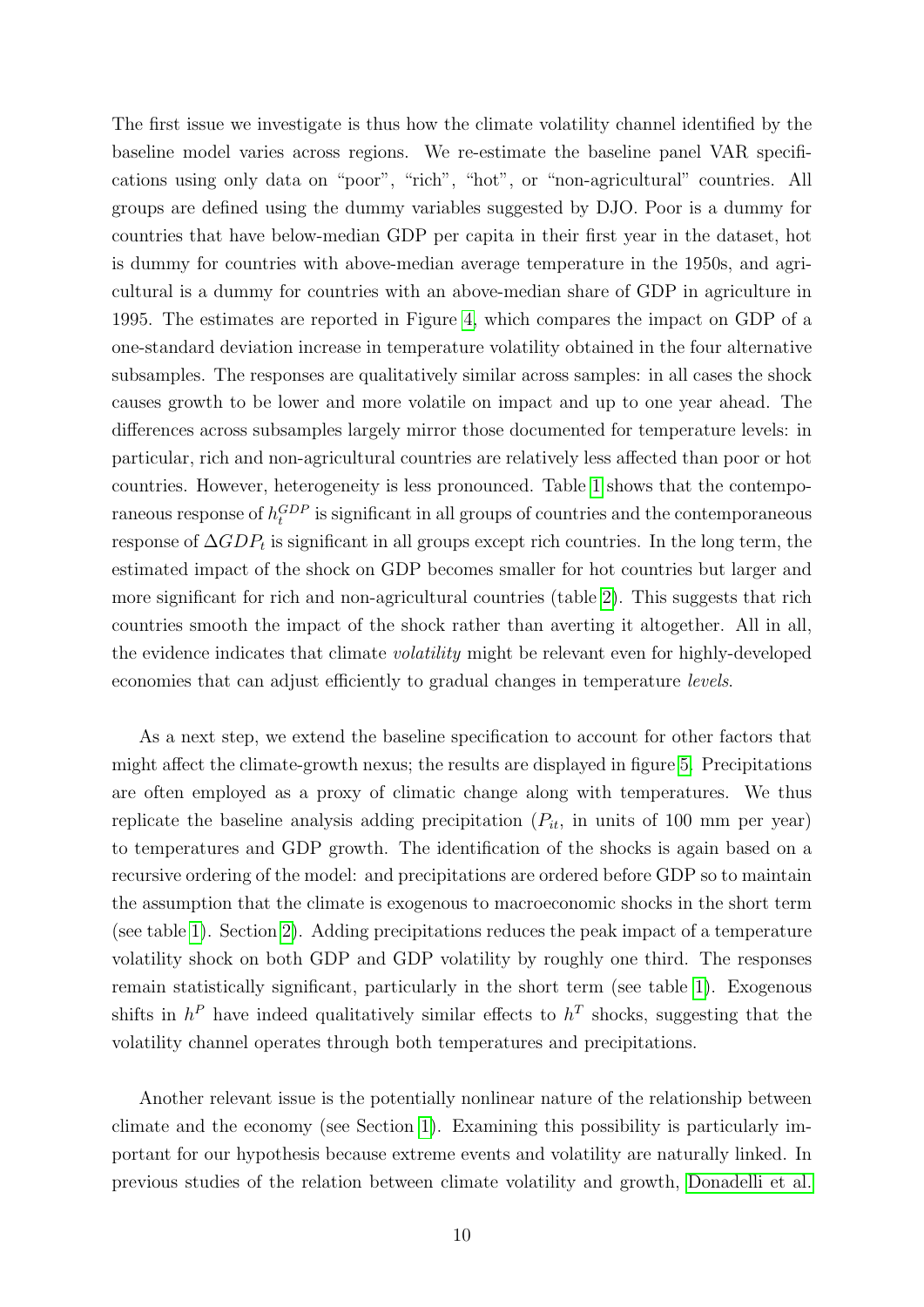[\(2020\)](#page-14-7) and [Kotz et al. \(2021\)](#page-14-8) have employed realized (ex-post) volatility measures that are by construction affected by the occurrence of large fluctuations in weather conditions. [Donadelli et al. \(2020\)](#page-14-7) report a correlation between temperature volatility and extreme events – defined as rainfalls, floods, frosts, hot temperature anomalies and droughts – of 0.59 in the post-war period (see figure 1 of the paper). [Kotz et al. \(2021\)](#page-14-8) capture temperature volatility using a day-to-day temperature variability indicator; the indicator is constructed using the intra-monthly standard deviation of daily temperatures, and then averaged over months to obtain an annual figure for each region. We find that in the pooled dataset this indicator has a correlation of 0.30 with the squared changes in annual temperatures taking place in the same year. Hence, although exploiting higher-frequency observations may ameliorate the problem, spikes in realized volatility may still refleft at least in part large increases in temperatures that took place during the year. If the effect of a change in temperatures on income is nonlinear, and the economy responds mostly or only to large shocks, then realized volatilities may correlate with GDP growth even if there is no direct causal link between the two. Our ex-ante measures of volatility are not subject to this limitation because they have no direct relation with past temperatures or precipitations. However, the identification problem may in principle arise in our case as well.<sup>[8](#page-11-0)</sup> As a first check we examine the correlation between changes in temperature volatilities  $h_{i,t}^T$  and squared annual changes in  $T_{i,t}$ ,  $P_{i,t}$  and  $GDP_{i,t}$ . These provide rough estimates of the realized annual volatility of the three series, capturing a range of 'extreme events' – i.e. large year-to-year shifts in temperatures, precipitations or income – that may potentially bias the estimation of the mechanism of interest. The correlations are extremely low for all geographical regions, which means that fluctuations in  $h_{i,t}^T$  do not systematically overlap with large year-on-year changes in output or weather conditions (see figure A4). We then re-estimate the panel VAR adding to the baseline variables (i) squared GDP growth rates, (ii) squared temperatures, or (iii) the squared volatility terms. As figure [5](#page-20-1) shows, none of these changes has major implications for our results. The initial (within-year) impact of the shock on GDP growth and GDP volatility is virtually unaffected by the inclusion of the squared terms. This corroborates the conclusion that the model picks up the specific influence of temperature volatility rather than nonlinearities involving GDP and temperature levels. For rich countries, the impact of the shocks is fact larger and more significant in case (iii) than in the baseline model: in particular, GDP growth drops by twice as much, both on impact  $(-0.8\% \text{ versus } -0.3\%$ , table [1\)](#page-15-0) and in the long term  $(-1.0\% \text{ versus } -0.6\%, \text{ table } 2)$  $(-1.0\% \text{ versus } -0.6\%, \text{ table } 2)$ .

<span id="page-11-0"></span><sup>8</sup>One reason behind this risk is that large spikes in temperatures are more likely to occur when volatility is high. Hence, even if they do not correlate with extreme events that took place in the past (as traditional realized volatility measures do), conditional volatilities could correlate with extreme events that will take place in the near future. In both cases a regression model could wrongly interpret the impact of those events as the result of a volatility shock.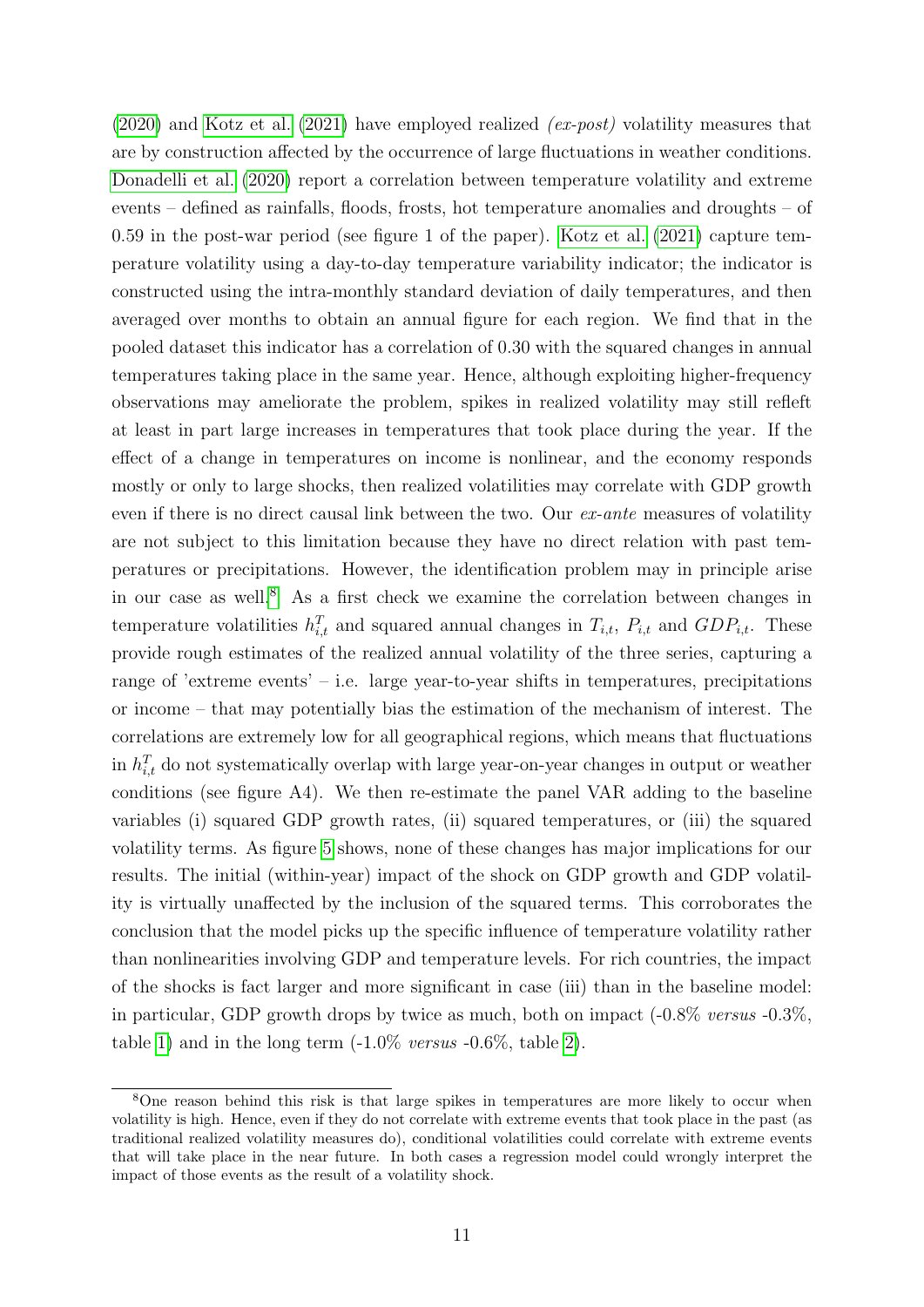Finally, we re-estimate the baseline model using only observations on the pre- or post-1980 period, or including a set of year×region fixed effects. As figure [6](#page-21-0) shows, the results are again in line with the baseline estimates. It is interesting to note that the fixed effects reduce the estimated impact of the shock on GDP growth (from -0.8 to about -0.4 per cent) but have no influence on the response of GDP volatility. We can thus rule out the possibility that the results are driven by specific years or distorted by regional trends in temperatures or growth.

## <span id="page-12-0"></span>5 Conclusions

Rising temperatures are known to have a negative impact on economic growth, particularly in poor countries. This paper shows that climate change also affects economic outcomes through a volatility channel. We use a panel VAR model with stochastic volatility to identify exogenous changes in temperature volatility and assess their implications for the macroeconomy. We exploit the model to estimate the conditional volatility of annual temperatures for 133 countries between 1961 and 2005. These estimates capture the variability of the residual component of annual temperatures that cannot be predicted using past data, quantifying the *ex-ante* 'temperature risk' faced by households and firms in a given country at a given point in time. The model captures the interaction between levels and variances of annual temperatures and GDP growth rates, allowing the identification of exogenous temperature volatility shocks. The analysis yields two main conclusions. First, temperature volatility increased steadily over time, even in regions that were only marginally affected by global warming. Second, temperature volatility matters for growth. Changes in volatility affect both the means and the variances of the GDP growth rates of the countries in our sample. Controlling for temperature levels, a  $+1^{\circ}$ C increase in volatility causes on average a  $-0.9$  per cent decline in GDP growth and a +1.3 per cent increase in the volatility of the GDP growth rate. These mechanisms operate in rich, non-agricultural countries too, and they are statistically and economically significant even controlling for the influence of large realized fluctuations in GDP, temperatures or precipitations. These findings demonstrate that economic agents respond to changes in the expected variability of the environment. They also suggests that climate risk may have important ex-ante implications for welfare, as uncertainty has economic costs that can materialize before, and independently of, any observed change in temperatures.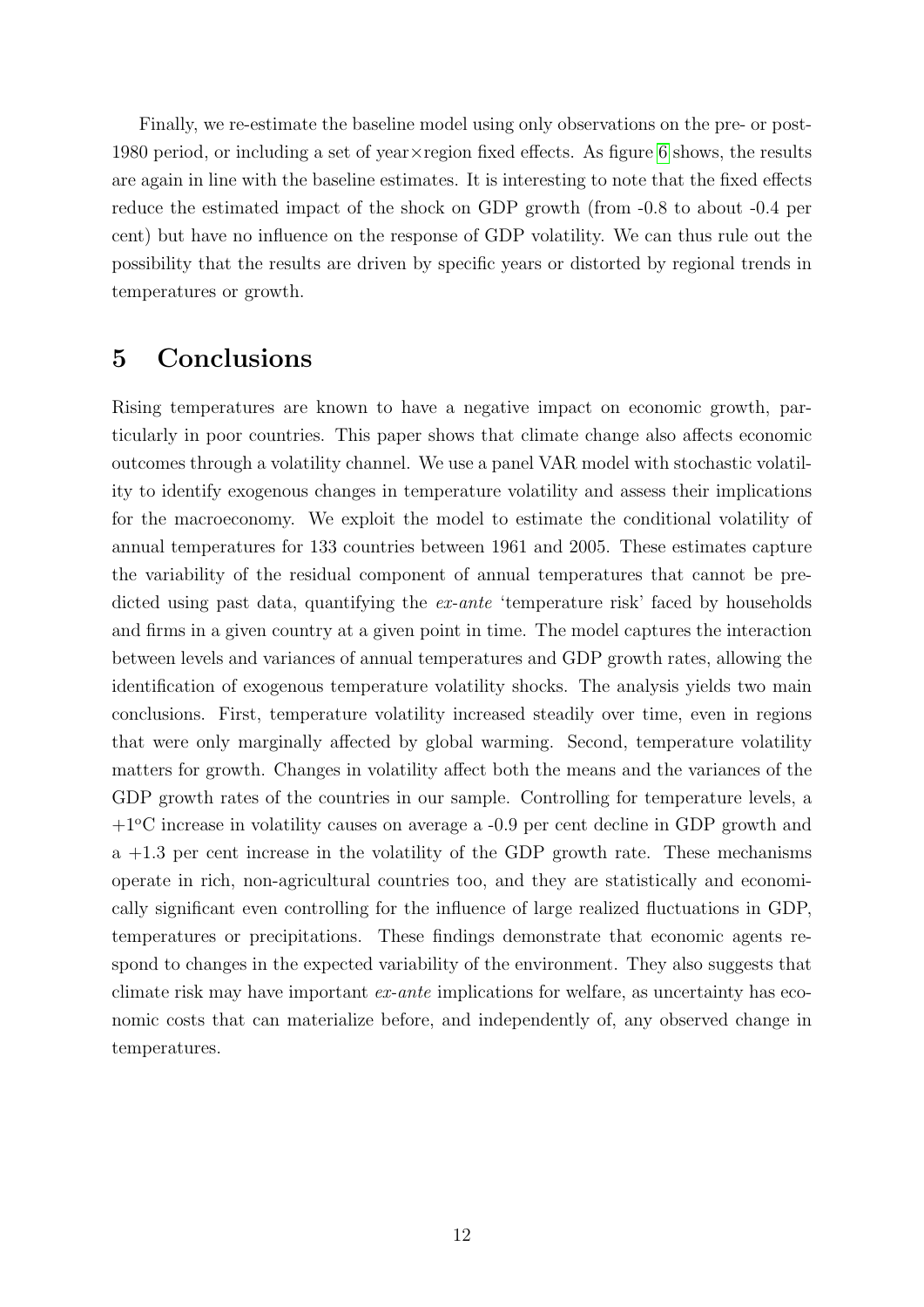# References

- <span id="page-13-4"></span>ACEMOGLU, D., P. AGHION, L. BURSZTYN, AND D. HEMOUS (2012): "The Environment and Directed Technical Change," American Economic Review, 102, 131–66.
- <span id="page-13-15"></span>ANDRIEU, C., A. DOUCET, AND R. HOLENSTEIN (2010): "Particle markov chain monte carlo methods," Journal of the Royal Statistical Society: Series B (Statistical Method- $\omega \log y$ , 72, 269–342.
- <span id="page-13-5"></span>Bansal, R., D. Kiku, and M. Ochoa (2016): "Price of long-run temperature shifts in capital markets," Tech. rep., National Bureau of Economic Research.
- <span id="page-13-9"></span>BANSAL, R., D. KIKU, I. SHALIASTOVICH, and A. YARON (2014): "Volatility, the Macroeconomy, and Asset Prices," The Journal of Finance, 69, 2471–2511.
- <span id="page-13-7"></span>BLOOM, N. (2009): "The Impact of Uncertainty Shocks," *Econometrica*, 77, 623–685.
- <span id="page-13-10"></span> $-$  (2014): "Fluctuations in Uncertainty," The Journal of Economic Perspectives, 28.
- <span id="page-13-6"></span>Bolton, P. and M. Kacperczyk (2020): "Do investors care about carbon risk?" Tech. rep., National Bureau of Economic Research.
- <span id="page-13-16"></span>Burke, M. and K. Emerick (2016): "Adaptation to Climate Change: Evidence from US Agriculture," American Economic Journal: Economic Policy, 8, 106–40.
- <span id="page-13-11"></span>Burke, M., S. M. Hsiang, and E. Miguel (2015): "Global non-linear effect of temperature on economic production," Nature, 527, 235–239.
- <span id="page-13-3"></span>Burke, P. J. and A. Leigh (2010): "Do Output Contractions Trigger Democratic Change?" American Economic Journal: Macroeconomics, 2, 124–57.
- <span id="page-13-12"></span>Calel, R., S. C. Chapman, D. A. Stainforth, and N. W. Watkins (2020): "Temperature variability implies greater economic damages from climate change," Nature communications, 11, 1–5.
- <span id="page-13-8"></span>CHRISTIANO, L. J., R. MOTTO, AND M. ROSTAGNO (2014): "Risk Shocks," American Economic Review, 104, 27–65.
- <span id="page-13-13"></span>Clark, T. E. (2011): "Real-time density forecasts from Bayesian vector autoregressions with stochastic volatility," Journal of Business  $\mathcal{B}$  Economic Statistics, 29, 327–341.
- <span id="page-13-14"></span>Cogley, T. and T. J. Sargent (2005): "Drifts and volatilities: monetary policies and outcomes in the post WWII US," Review of Economic dynamics, 8, 262–302.
- <span id="page-13-2"></span><span id="page-13-1"></span><span id="page-13-0"></span>Dell, M., B. F. Jones, and B. A. Olken (2009): "Temperature and income: reconciling new cross-sectional and panel estimates," American Economic Review, 99, 198–204.
	- ——— (2012): "Temperature Shocks and Economic Growth: Evidence from the Last Half Century," American Economic Journal: Macroeconomics, 4, 66–95.
	- $-$  (2014): "What do we learn from the weather? The new climate-economy literature," Journal of Economic Literature, 52, 740–98.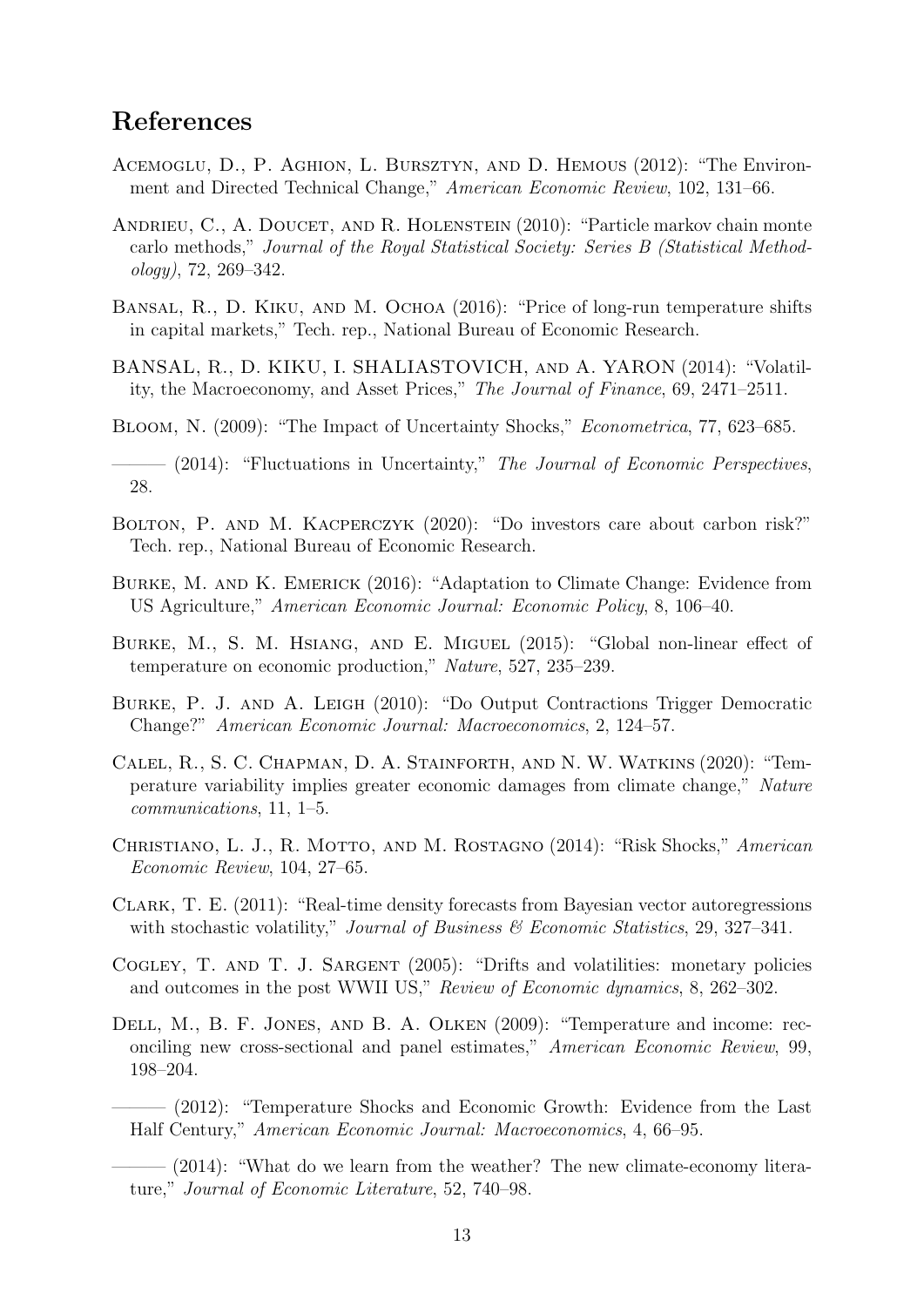- <span id="page-14-5"></span>DESCHÊNES, O. AND M. GREENSTONE  $(2007)$ : "The economic impacts of climate change: evidence from agricultural output and random fluctuations in weather," American Economic Review, 97, 354–385.
- <span id="page-14-7"></span>DONADELLI, M., M. JÜPPNER, A. PARADISO, AND C. SCHLAG (2020): "Computing Macro-Effects and Welfare Costs of Temperature Volatility: A Structural Approach," Computational Economics, 1–48.
- <span id="page-14-10"></span>FERNÁNDEZ-VILLAVERDE, J. AND P. A. GUERRÓN-QUINTANA (2020): "Uncertainty shocks and business cycle research," Review of economic dynamics, 37, S118–S146.
- <span id="page-14-6"></span>Fisher, A. C., W. M. Hanemann, M. J. Roberts, and W. Schlenker (2012): "The economic impacts of climate change: evidence from agricultural output and random fluctuations in weather: comment," American Economic Review, 102, 3749–60.
- <span id="page-14-12"></span>GIGLIO, S., B. T. KELLY, AND J. STROEBEL (2020): "Climate Finance," Tech. rep., National Bureau of Economic Research.
- <span id="page-14-3"></span>Golosov, M., J. Hassler, P. Krusell, and A. Tsyvinski (2014): "Optimal taxes on fossil fuel in general equilibrium," Econometrica, 82, 41–88.
- <span id="page-14-4"></span>Hassler, J., P. Krusell, and A. A. Smith Jr (2016): "Environmental macroeconomics," in Handbook of macroeconomics, Elsevier, vol. 2, 1893–2008.
- <span id="page-14-11"></span>Hong, H., G. A. Karolyi, and J. A. Scheinkman (2020): "Climate finance," The Review of Financial Studies, 33, 1011–1023.
- <span id="page-14-9"></span>JURADO, K., S. C. LUDVIGSON, AND S. NG (2015): "Measuring Uncertainty," American Economic Review, 105, 1177–1216.
- <span id="page-14-8"></span>Kotz, M., L. Wenz, A. Stechemesser, M. Kalkuhl, and A. Levermann (2021): "Day-to-day temperature variability reduces economic growth," Nature Climate Change, 11, 319–325.
- <span id="page-14-13"></span>KRUEGER, P., Z. SAUTNER, AND L. T. STARKS (2020): "The importance of climate risks for institutional investors," The Review of Financial Studies, 33, 1067–1111.
- <span id="page-14-15"></span>Li, Q., H. Shan, Y. Tang, and V. Yao (2020): "Corporate climate risk: Measurements and responses," .
- <span id="page-14-16"></span>LINDSTEN, F., M. I. JORDAN, AND T. B. SCHÖN  $(2014)$ : "Particle Gibbs with Ancestor Sampling," Journal of Machine Learning Research, 15, 2145–2184.
- <span id="page-14-1"></span>NORDHAUS, W. D. AND A. MOFFAT (2017): "A survey of global impacts of climate change: replication, survey methods, and a statistical analysis," .
- <span id="page-14-14"></span>Sautner, Z., L. van Lent, G. Vilkov, and R. Zhang (2020): "Firm-level climate change exposure," manuscript.
- <span id="page-14-2"></span>STERN, N. (2016): "Economics: Current climate models are grossly misleading," Nature News, 530, 407.
- <span id="page-14-0"></span>Tol, R. S. (2009): "The economic effects of climate change," Journal of economic perspectives, 23, 29–51.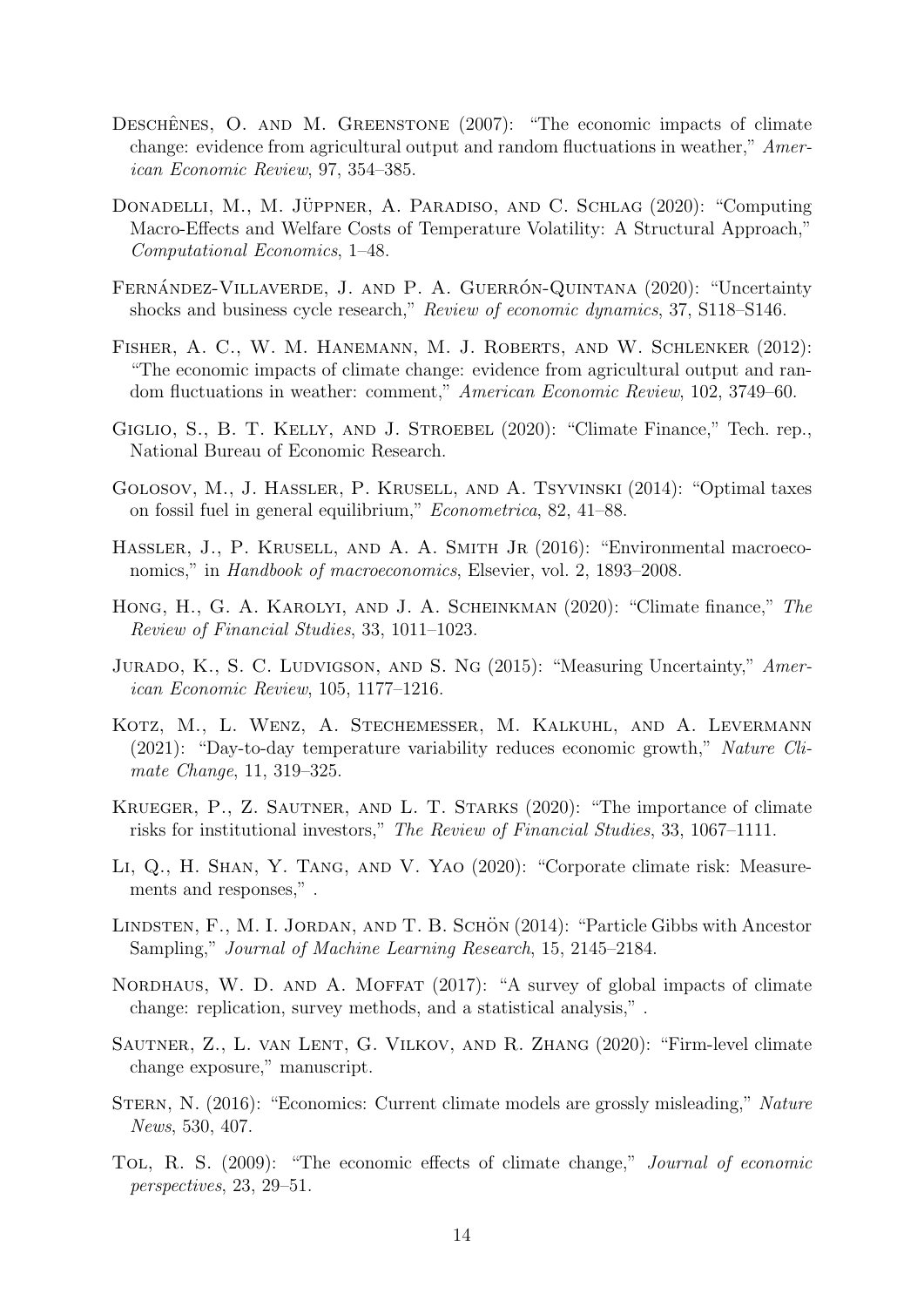<span id="page-15-0"></span>

|                                           | GDP level |          |          |        | GDP volatility |       |  |
|-------------------------------------------|-----------|----------|----------|--------|----------------|-------|--|
|                                           | 16\%      | $50\%$   | 84\%     | $16\%$ | $50\%$         | 84\%  |  |
| <b>Baseline</b>                           | $-1.260$  | $-0.902$ | $-0.546$ | 1.066  | 1.305          | 1.518 |  |
| Poor countries                            | $-1.736$  | $-1.245$ | $-0.750$ | 0.881  | 1.185          | 1.448 |  |
| Hot countries                             | $-1.473$  | $-1.039$ | $-0.604$ | 0.770  | 1.030          | 1.292 |  |
| Rich countries                            | $-0.686$  | $-0.315$ | 0.013    | 0.184  | 0.484          | 0.785 |  |
| Non-agricultural countries                | $-0.949$  | $-0.533$ | $-0.123$ | 0.508  | 0.891          | 1.199 |  |
| Pre-1980 sample                           | $-1.521$  | $-0.868$ | $-0.044$ | 0.357  | 0.601          | 0.821 |  |
| Post-1980 sample                          | $-0.789$  | $-0.435$ | $-0.098$ | 1.027  | 1.210          | 1.392 |  |
| Region-Year FEs                           | $-0.828$  | $-0.551$ | $-0.253$ | 1.109  | 1.286          | 1.446 |  |
| Inc. precipitations                       | $-0.806$  | $-0.558$ | $-0.312$ | 0.618  | 0.795          | 0.974 |  |
| Inc. squared GDP                          | $-1.320$  | $-0.959$ | $-0.604$ | 1.148  | 1.396          | 1.613 |  |
| Inc. squared Temperatures                 | $-1.286$  | $-0.944$ | $-0.592$ | 1.080  | 1.310          | 1.529 |  |
| Inc. squared volatilities                 | $-2.295$  | $-1.718$ | $-1.134$ | 1.165  | 1.356          | 1.533 |  |
| Inc. squared volatilities, rich countries | $-1.289$  | $-0.783$ | $-0.331$ | 0.539  | 0.733          | 0.948 |  |

Table 1: Short-term impact of an increase in temperature volatility. Contemporaneous responses of annual GDP growth rates and GDP volatilities to an exogenous one-standard-deviation increase in the conditional volatility of annual temperatures  $(h_{i,t}^T)$ . The rows refer to alternative specifications of the panel VAR model. The responses are measured in the year when the shock takes place. The table reports the median estimated response along with with the 16th and 84th percentile of the posterior distribution. The estimation sample includes 133 countries over the 1961-2005 period.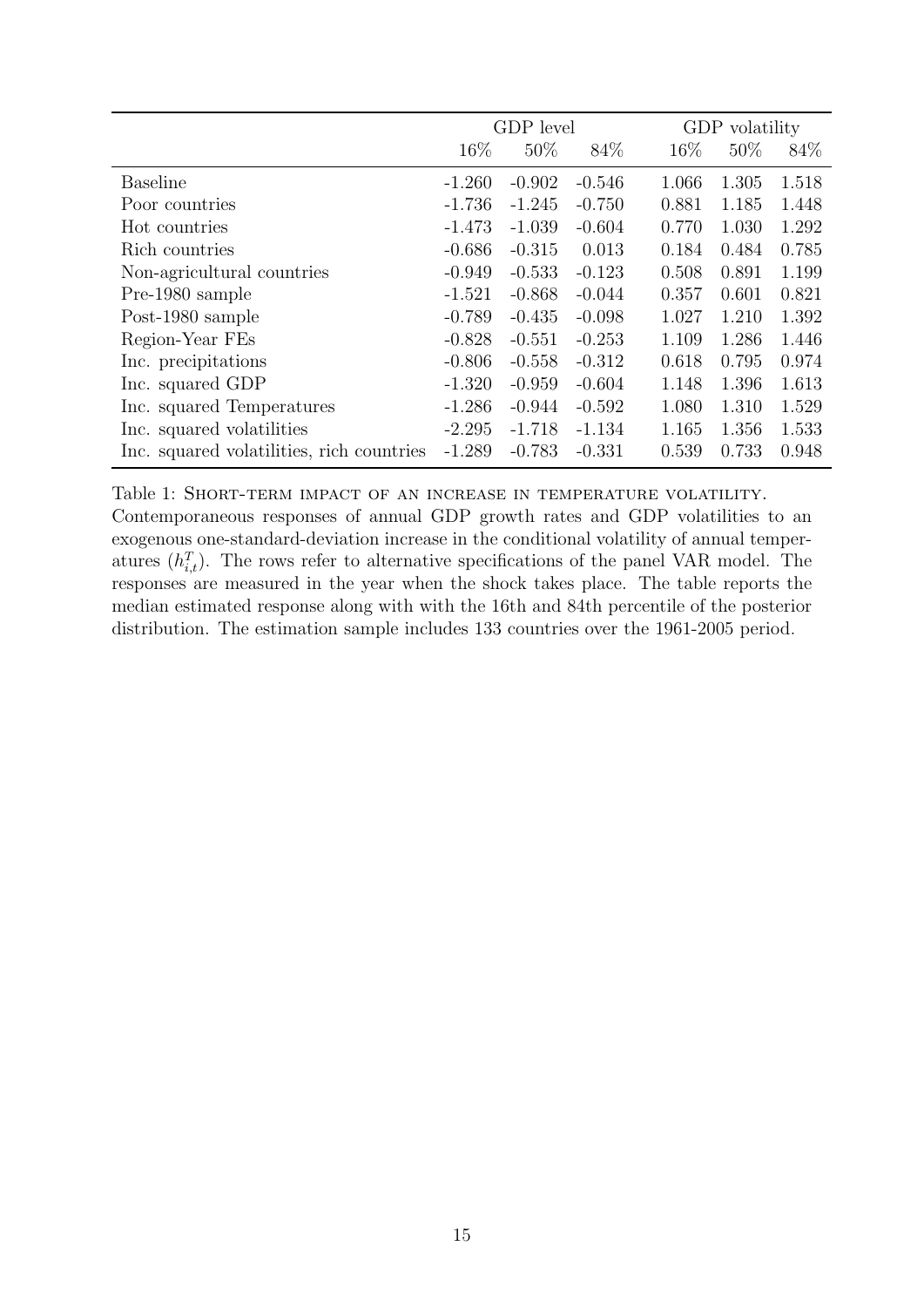<span id="page-16-0"></span>

|                                           | GDP level |          |          |          | <b>GDP</b><br>volatility |       |  |
|-------------------------------------------|-----------|----------|----------|----------|--------------------------|-------|--|
|                                           | $16\%$    | $50\%$   | 84\%     | 16\%     | 50%                      | 84\%  |  |
| <b>Baseline</b>                           | $-1.802$  | $-1.455$ | $-1.075$ | 1.110    | 1.361                    | 1.575 |  |
| Poor countries                            | $-1.762$  | $-1.352$ | $-0.942$ | 0.927    | 1.242                    | 1.510 |  |
| Hot countries                             | $-1.302$  | $-0.915$ | $-0.544$ | 0.822    | 1.089                    | 1.347 |  |
| Rich countries                            | $-1.189$  | $-0.631$ | $-0.065$ | $-0.257$ | 0.364                    | 0.838 |  |
| Non-agricultural countries                | $-1.806$  | $-1.207$ | $-0.675$ | 0.237    | 0.865                    | 1.256 |  |
| Pre-1980 sample                           | $-1.626$  | $-1.048$ | $-0.392$ | 0.209    | 0.532                    | 0.794 |  |
| Post-1980 sample                          | $-1.358$  | $-0.770$ | $-0.163$ | 1.077    | 1.301                    | 1.512 |  |
| Region-Year FEs                           | $-0.831$  | $-0.518$ | $-0.210$ | 1.200    | 1.380                    | 1.536 |  |
| Inc. precipitations                       | $-0.370$  | $-0.021$ | 0.334    | 1.111    | 1.162                    | 1.224 |  |
| Inc. squared GDP                          | $-1.708$  | $-1.331$ | $-0.956$ | 1.196    | 1.451                    | 1.665 |  |
| Inc. squared temperatures                 | $-0.972$  | $-0.526$ | $-0.071$ | 1.128    | 1.368                    | 1.588 |  |
| Inc. squared volatilities                 | $-2.360$  | $-1.668$ | $-0.860$ | 1.213    | 1.419                    | 1.603 |  |
| Inc. squared volatilities, rich countries | $-1.808$  | $-1.024$ | $-0.189$ | 0.362    | 0.691                    | 0.983 |  |

Table 2: Long-term impact of an increase in temperature volatility.

Long-run response of GDP levels and GDP volatilities to an exogenous one-standarddeviation increase in the conditional volatility of annual temperatures  $(h_{i,t}^T)$ . The rows refer to alternative specification of the panel VAR model. All responses are measured 5 years after the materialization of the shock; the level response for GDP is calculated cumulating changes in growth rates over the horizon. The table reports the median estimated response along with with the 16th and 84th percentile of the posterior distribution. The estimation sample includes 133 countries over the 1961-2005 period.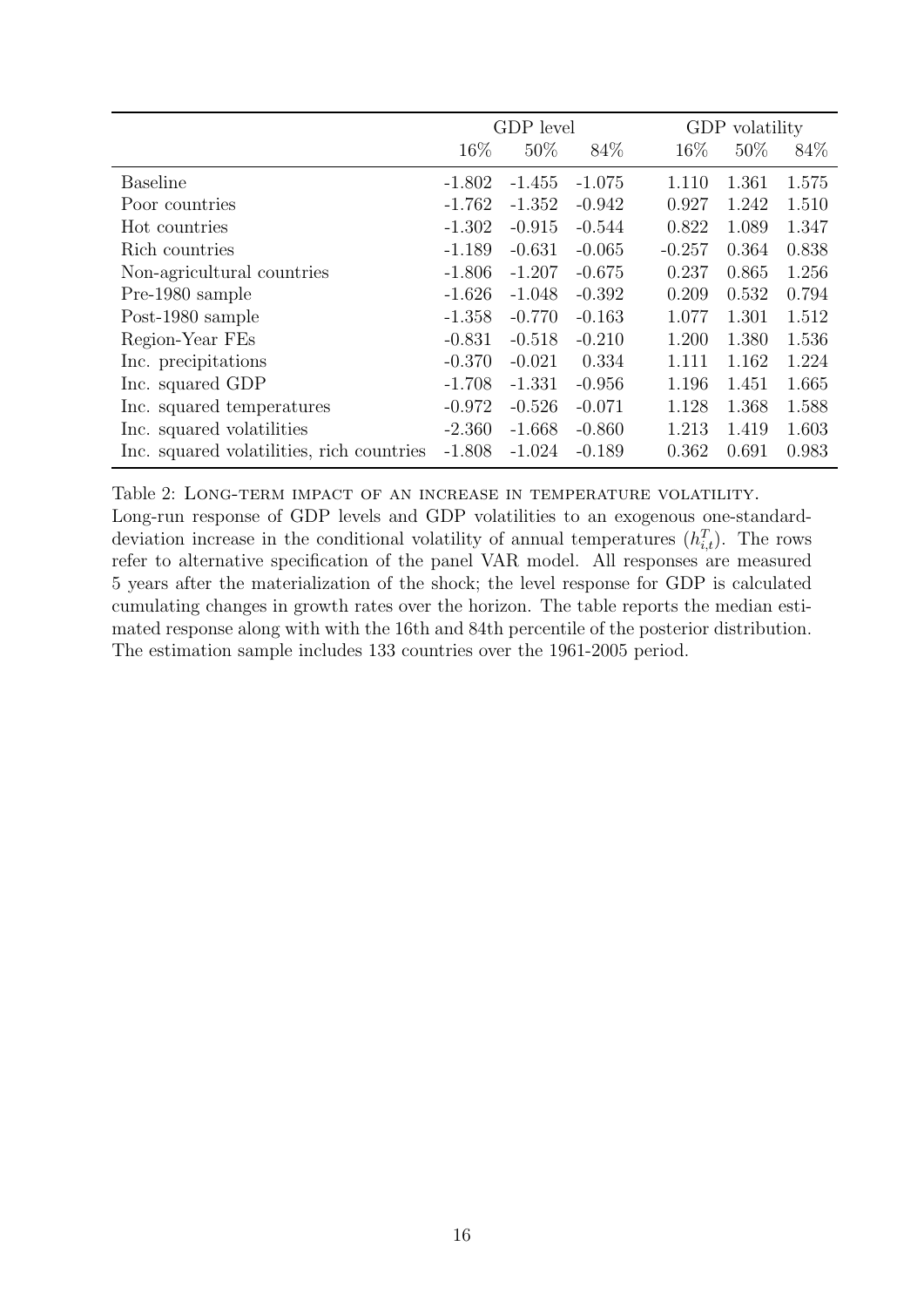<span id="page-17-0"></span>

Figure 1: TRENDS IN TEMPERATURES AND VOLATILITY

The left panel shows the cumulative change in annual temperatures recorded between 1961 and 2005 in each of the six geographical regions listed in the legend. The right panel shows the cumulative change in each region's temperature volatility estimated by the panel VAR model. All figures are in degrees Celsius. The sample includes 133 countries and the regions are summarized by simple (unweighted) averages of country-level estimates.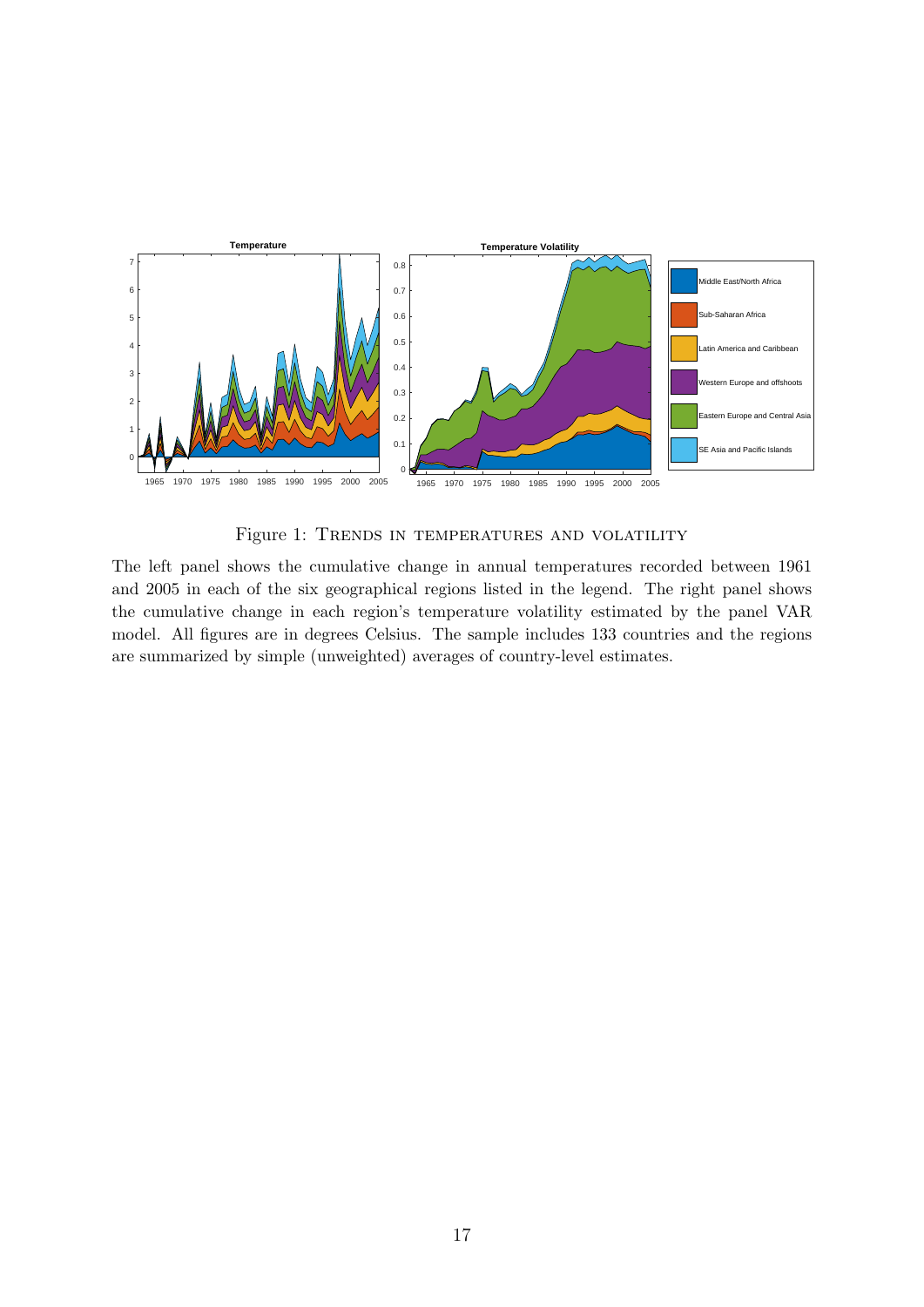<span id="page-18-0"></span>

Figure 2: Correlation between temperature level and volatility

Total change in annual temperatures (horizontal axis) versus total change in estimated temperature volatilities (vertical axis). Temperatures and volatilities are in degrees Celsius. The sample includes 133 countries between 1961 and 2005. The size of the bubbles represents the countries' average GDP levels in the 1950-1959 period.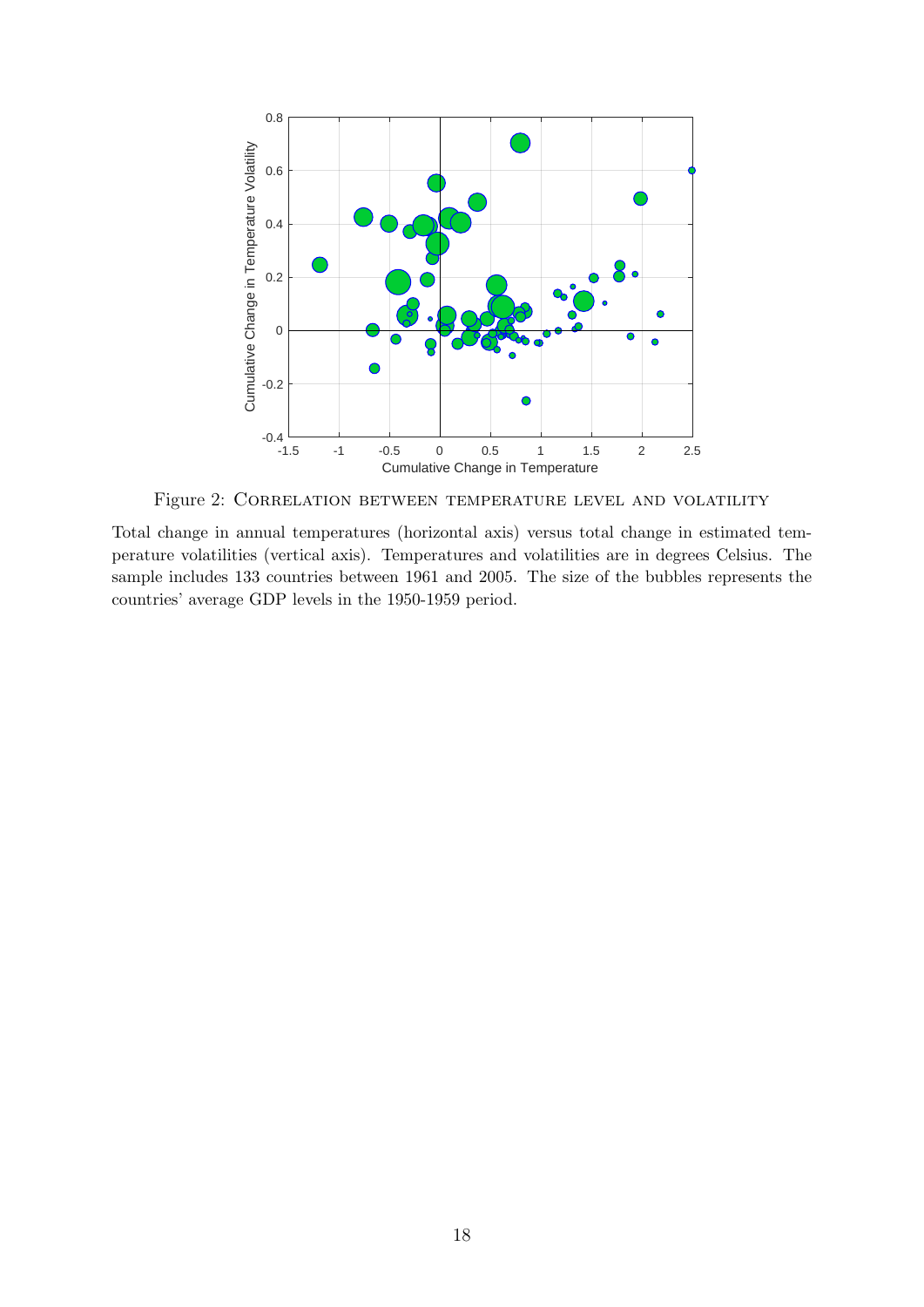<span id="page-19-0"></span>

Figure 3: THE PROPAGATION OF LEVEL AND VOLATILITY SHOCKS

Impact of exogenous increases in either the level or the conditional volatility of annual temperatures and GDP in the baseline model. The estimates are obtained from a country-level panel VAR model where volatility is stochastic and changes in volatility influence the dynamics of all endogenous variables. Temperature and GDP are average annual temperature and annual GDP growth rate;  $h^{T(GDP)}$  denotes the estimated conditional volatility of the temperature (GDP) series. The rows show the mean responses to a one-standard-deviation increase in, respectively,  $h^T$ , Temperature,  $h^{GDP}$  and  $GDP$ , with 68% and 90% posterior coverage bands. The estimation sample includes 133 countries between 1961 and 2005.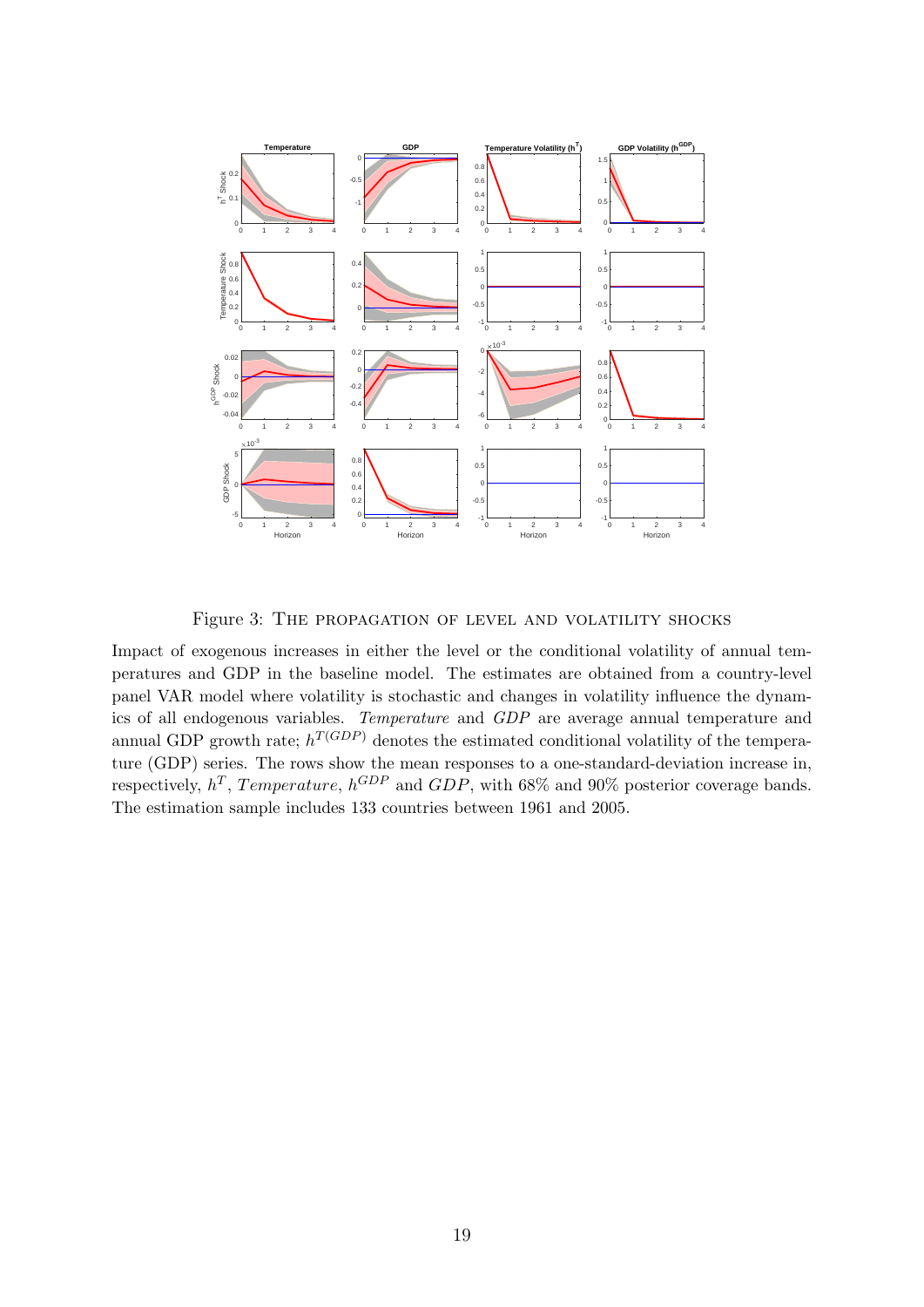<span id="page-20-0"></span>

Figure 4: Heterogeneity across countries

Impact of a one-standard-deviation increase in temperature volatility on the annual growth rate of GDP (left panel) and its conditional volatility (right panel). The shaded area is the  $90\%$ confidence band obtained from the baseline panel VAR model. The additional lines represent the central estimates obtained restricting the estimation to a subsample of poor, hot, rich or non-agricoltural countries.

<span id="page-20-1"></span>

Figure 5: ADDITIONAL CONTROLS

Impact of a one-standard deviation increase in temperature volatility on the annual growth rate of GDP (left panel) and its conditional volatility (right panel). The shaded area is the 90% confidence band obtained from the baseline panel VAR model. The additional lines represent the central estimates obtained by alternatively including in the model average yearly precipitations, squared GDP growth rates, squared temperatures or the squared volatilities of both GDP growth and temperatures. The latter specification is also estimated separately for rich countries.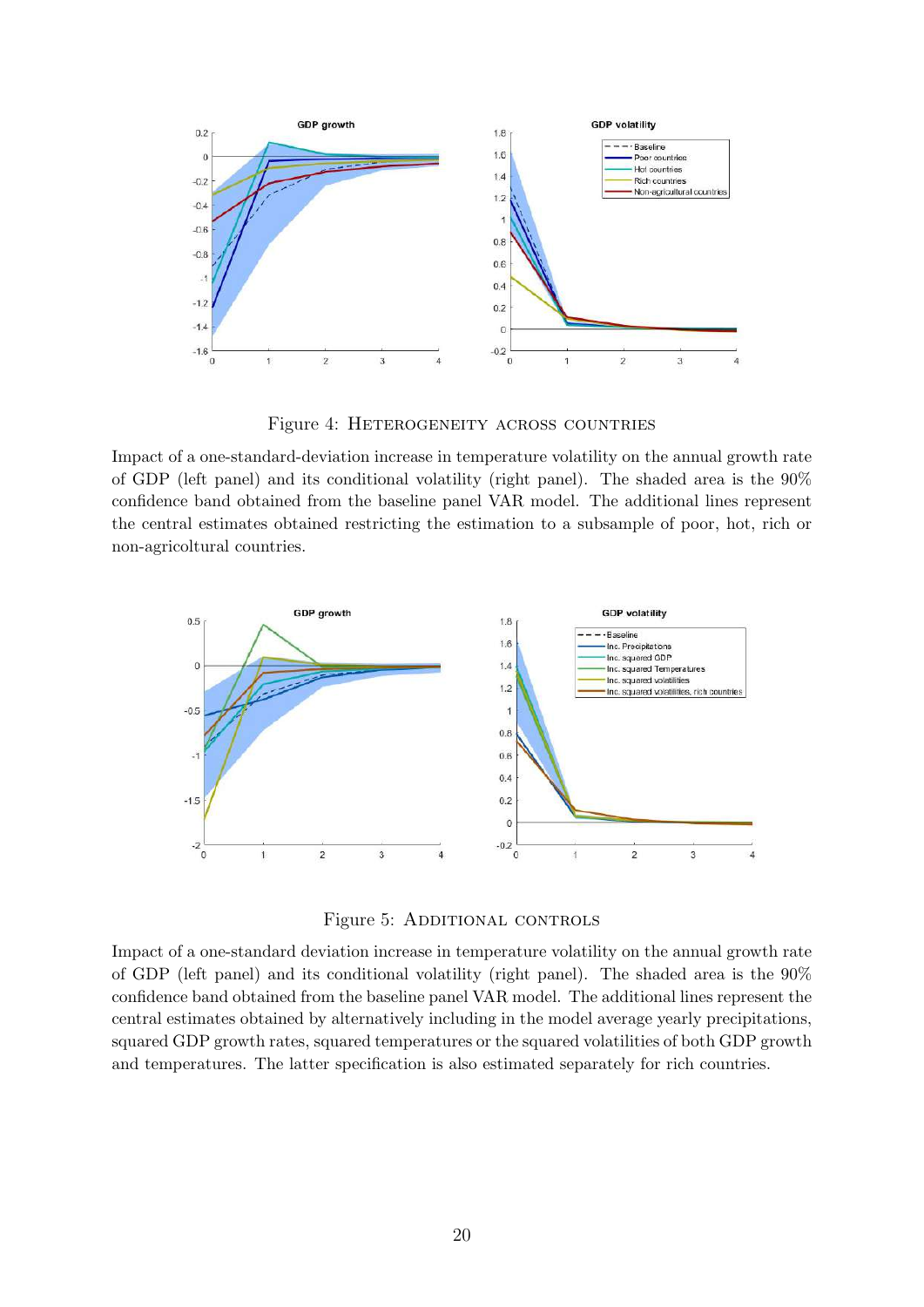<span id="page-21-0"></span>

Figure 6: SUBSAMPLES AND FIXED EFFECTS

Impact of a one-standard deviation increase in temperature volatility on the annual growth rate of GDP (left panel) and its volatility (right panel). The shaded area is the 90% confidence band obtained from the baseline panel VAR model. The additional lines represent the central estimates obtained respectively estimating the model on the pre- and post-1980 period, or including a set of region-by-year fixed effects.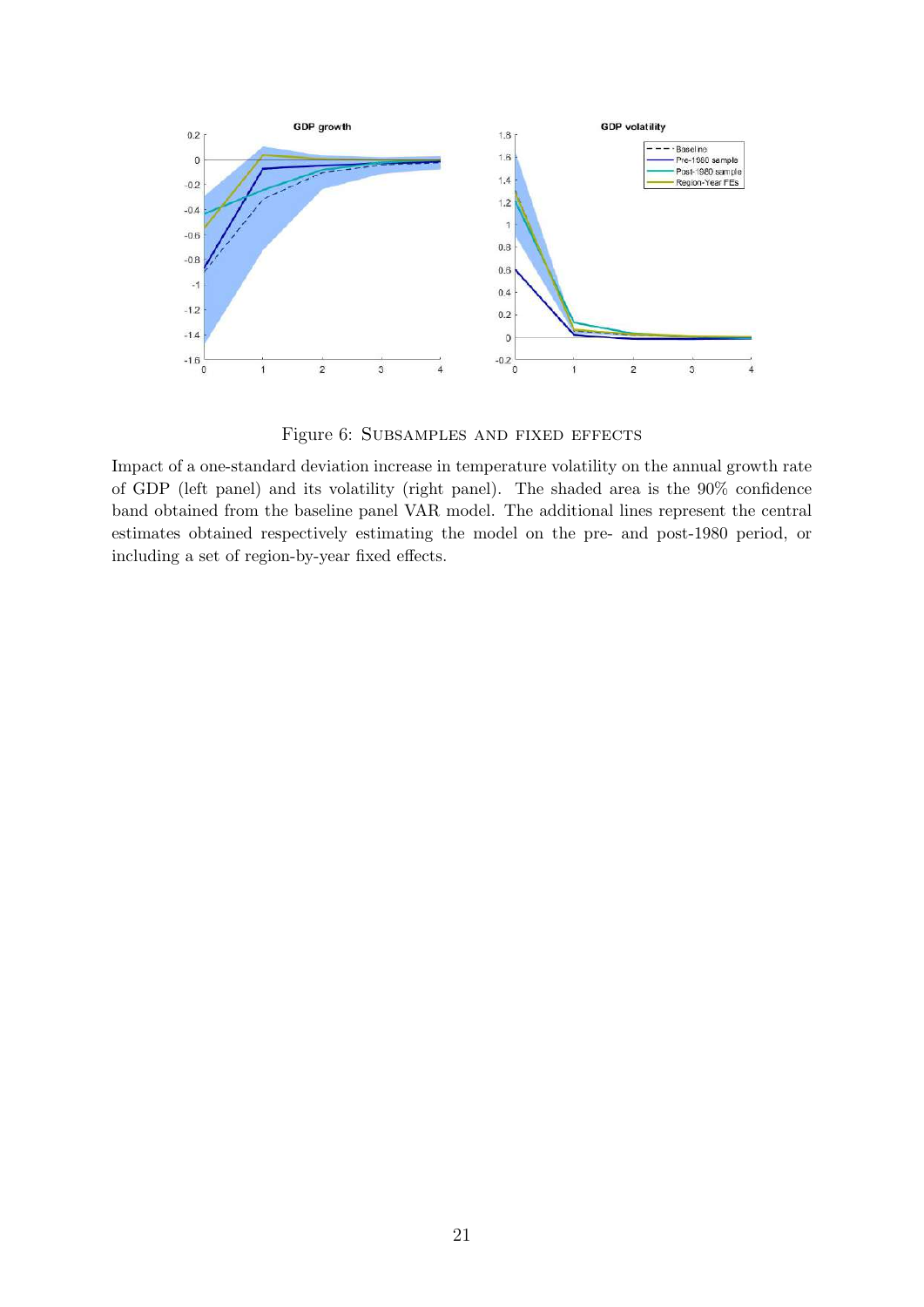## THE MACROECONOMIC COST OF CLIMATE VOLATILITY

# Online Appendix

Piergiorgio Alessandri and Haroon Mumtaz

July 2021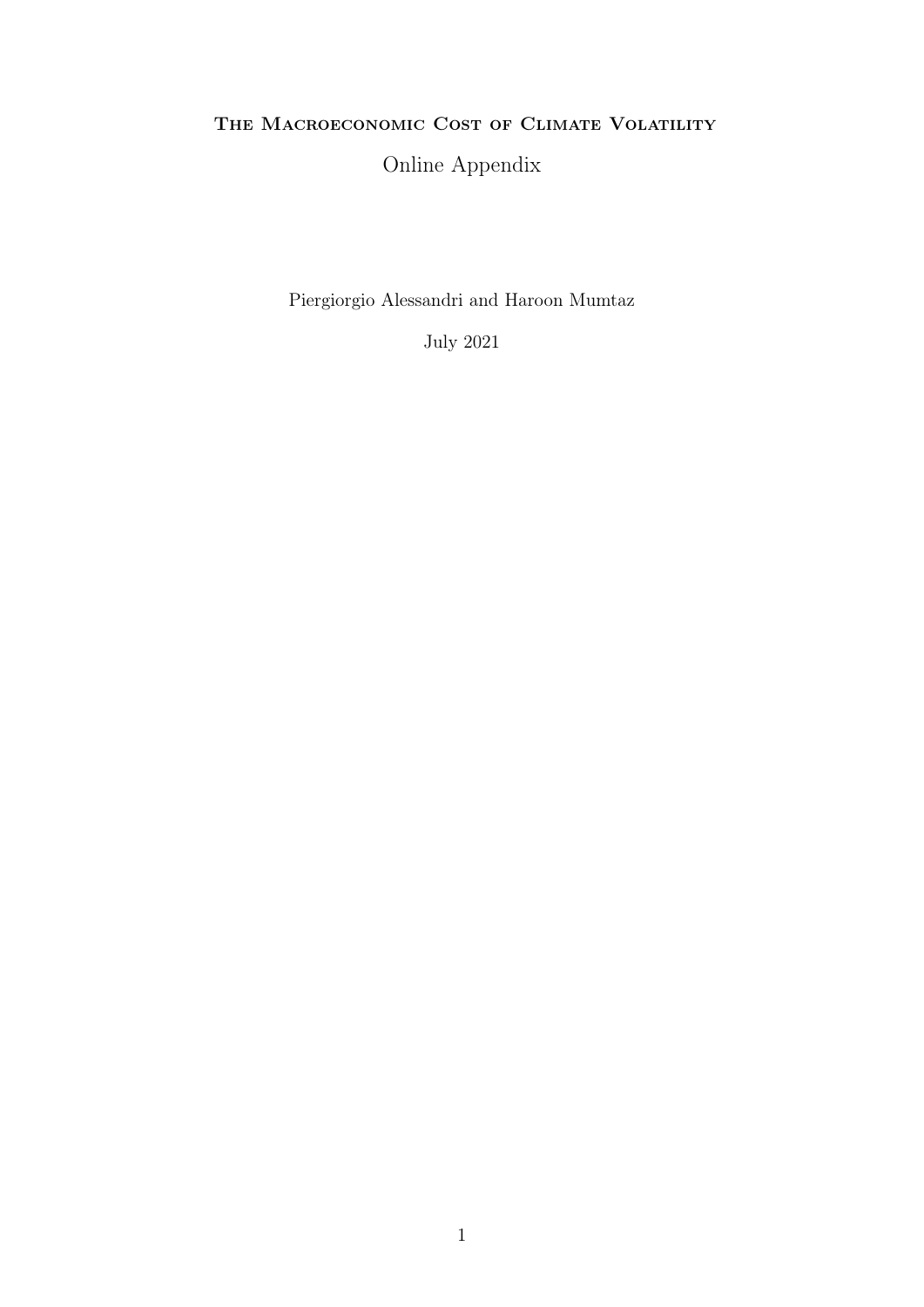# A.I Model Estimation

The panel VAR with stochastic volatility in mean is defined as:

$$
Z_{it} = c_i + \tau_t + \sum_{j=1}^{P} \beta_j Z_{it-j} + \sum_{k=0}^{K} b_k \tilde{h}_{it-k} + \Omega_{it}^{1/2} e_{it}, e_t \sim N(0, 1) \quad (A.I.1)
$$

<span id="page-23-0"></span>
$$
\Omega_{it} = A^{-1} H_{it} A^{-1'} \tag{A.I.2}
$$

$$
\tilde{h}_{it} = \alpha_i + \theta \tilde{h}_{it-1} + \eta_{it}, \eta_{it} \sim N(0, Q), \qquad (A.I.3)
$$

$$
E(e_{it}, \eta_{it}) = 0, E(e_{it}, e_{jt}) = 0, E(\eta_{it}, \eta_{jt}) = 0 \text{ for } j \neq i
$$
\n(A.I.4)

Cross sections are indexed by  $i = 1, 2, ...M$  while the time dimension is indexed by  $t =$ 1, 2, .., T. Equation [A.I.1](#page-23-0) describes the observation equation of the system, where  $Z_{it}$  is a  $N \times 1$  matrix of endogenous variables,  $c_i$  and  $\tau_t$  denote cross-section and time fixed effects. The vector  $\tilde{h}_{it}$ , collects the stochastic volatilities of the orthogonalised shocks that are

included as additional regressors:  $\tilde{h}_{it} = [h_{1,it}, h_{2,it}, ...h_{N,it}]$ . In equation [A.I.2](#page-23-0) A  $\sum_{N\times N}$ denotes

a lower triangular matrix with ones on the main diagonal and  $H_{it} = diag\left(\exp\left(\tilde{h}_{it}\right)\right)$ . The transition equation of the model is given by equation [A.I.3](#page-23-0) where  $\alpha_i$  are cross-section fixed effects. The stochastic volatilties are assumed to follow a VAR(1) process and both  $\theta$  and Q are full  $N \times N$  matrices.

### A.I.1 Prior distributions and starting values

#### VAR coefficients

Let  $\Gamma = vec([\beta_j; b_k; c_i, \tau_t])$  and denote the number of regressors excluding the lags of  $Z_{it}$  as  $EX$ . Note that the country and time-fixed effects are introduced into the model using dummy variables. Following [Banbura et al.](#page-32-0) [\(2007\)](#page-32-0), we employ a Normal prior implemented via dummy observations. The priors are implemented by the dummy observations  $y_D$  and  $x_D$  that are defined as:

$$
y_D = \begin{bmatrix} \frac{diag(\gamma_1 s_1 \dots \gamma_n s_n)}{\kappa} \\ 0_{N \times (P-1) \times N} \\ \dots \\ 0_{EX \times N} \end{bmatrix}, \qquad x_D = \begin{bmatrix} \frac{J_P \otimes diag(s_1 \dots s_n)}{\kappa} & 0_{NP \times EX} \\ 0_{N \times (NP) + EX} \\ \dots \\ 0_{EX \times NP} & I_{EX} \times 1/c \end{bmatrix}
$$
(A.I.5)

where  $\gamma_1$  to  $\gamma_n$  denote the prior mean for the parameters on the first lag obtained by estimating individual AR(1) regressions,  $\kappa$  measures the tightness of the prior on the autoregressive VAR coefficients, and  $c$  is the tightness of the prior on the remaining regressors. We set  $\tau = 1$  and  $c = 1000$ .

The priors for the coefficients are thus:  $N(\Gamma_0, P_0)$  where  $\Gamma_0 = (x'_D x_D)^{-1} (x'_D y_D)$  and  $P_0 = S \otimes (x'_D x_D)^{-1}$  where S is a diagonal matrix with an estimate of the variance of  $Z_t$ .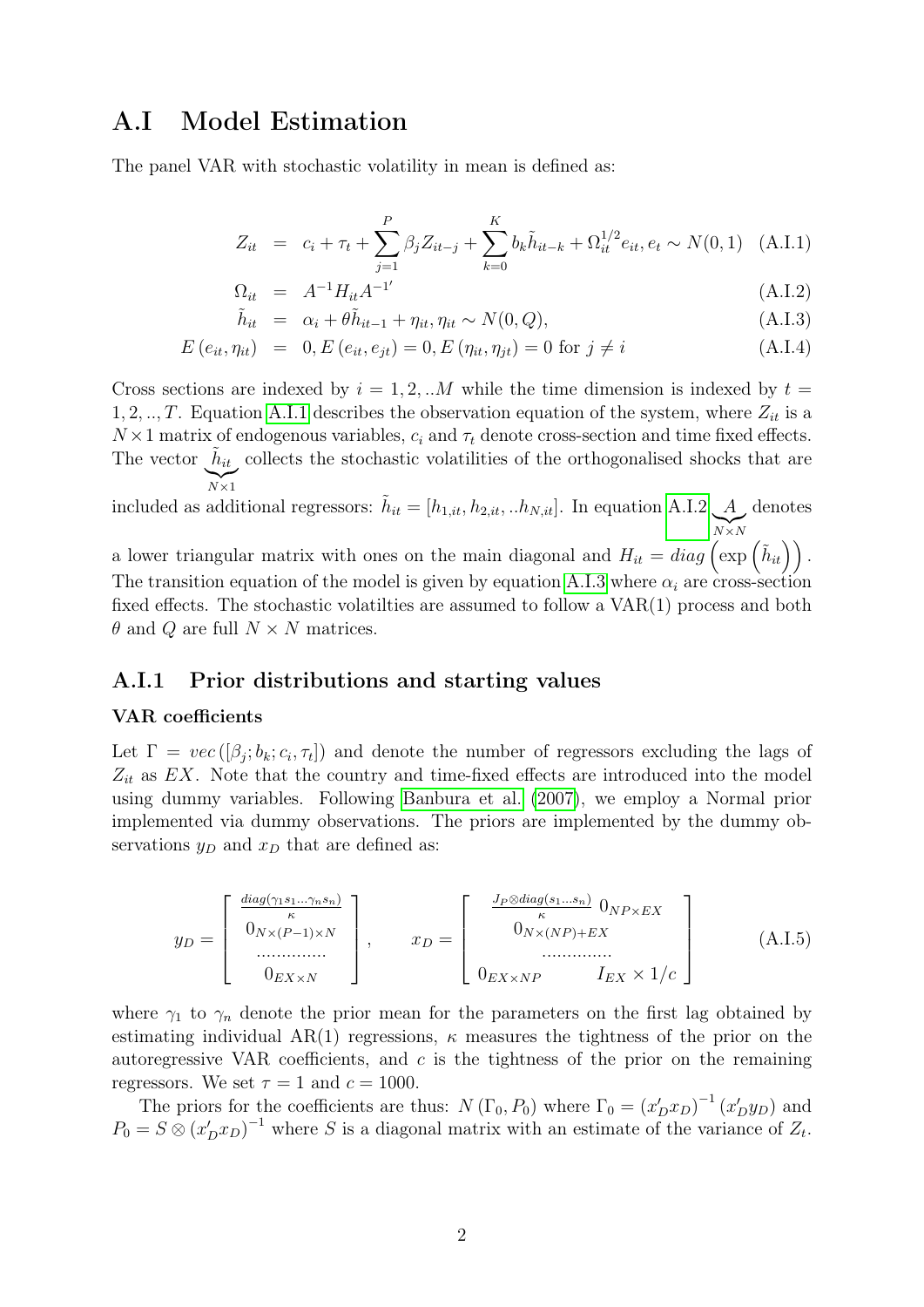### Elements of  $H_{it}$

To set initial values for the elements of  $H_{it}$ , we estimate a VAR with stochastic volatility for each country and obtain an intial estimate of the stochastic volatilities, denoted by  $\mu_{it}$ . The prior for  $\tilde{h}_{it}$  at  $t = 0$  is defined as  $\ln h_{i0} \sim N(\ln \mu_{i1}, I)$ .

### Elements of A

Using the lags of  $\mu_{it}$  in equation [A.I.1,](#page-23-0) we estimate the equation  $Z_{it} = c_i + \tau_t + \sum_{j=1}^P \beta_j Z_{it-j} +$  $\sum_{k=0}^{K} b_k u_{it-k} + v_{it}$  by OLS and obtain an intial estimate of the residuals of the VAR  $v_{it}$ . The prior for the off-diagonal elements A is  $A_0 \sim N(\hat{a}^{ols}, V(\hat{a}^{ols}))$  where  $\hat{a}^{ols}$  are the off-diagonal elements of the inverse of the Cholesky decomposition of  $var(v_{it})$  where each row of the decomposition is divided by the corresponding element on the diagonal.  $V(\hat{a}^{ols})$  is assumed to be diagonal with the elements set equal to 1.

#### Parameters of the transition equation

The prior on the coefficients of the transition equation [A.I.3](#page-23-0) is implemented via dummy variables (see [Banbura et al.](#page-32-0) [\(2007\)](#page-32-0)), shrinking each equation towards an AR process. The prior tightness parameter controlling the strength of the prior on the coefficients on the lagged volatilities is set equal to 0.2. The prior for Q is inverse Wishart:  $IW (Q_0, T_0)$ where  $Q_0 = diag(g_0 \times T_0)$  with  $g_0$  representing a vector that contains the average variance of the shocks to the transition equation obtained by the initial estimation of the VAR with stochastic volatility for each country. The degrees of freedom  $T_0$  are set equal to  $N+1$ 

## A.I.2 Simulating the conditional posterior distributions

### VAR coefficients

Conditional on all other parameters, the model in equation [A.I.1](#page-23-0) is a panel VAR with a known form of heteroscedasticity. The conditional posterior distribution is normal:  $N\left(\Gamma_{T\setminus T}, P_{T\setminus T}\right)$ .

The model in [A.I.1](#page-23-0) can be written at each time period  $t$  as:

$$
y_{it} = x_{it}\Gamma_t + \bar{e}_{it}
$$

where:

$$
y_{it} = vec(Z_{it})
$$
  

$$
x_{it} = \begin{pmatrix} X_{1,t} \\ \cdot \\ \cdot \\ X_{M,t} \end{pmatrix}
$$
  

$$
X_{it} = I_N \otimes \bar{x}
$$

 $\bar{x}$  denotes all the RHS variables in equation [A.I.1](#page-23-0) at time t for country i. The variance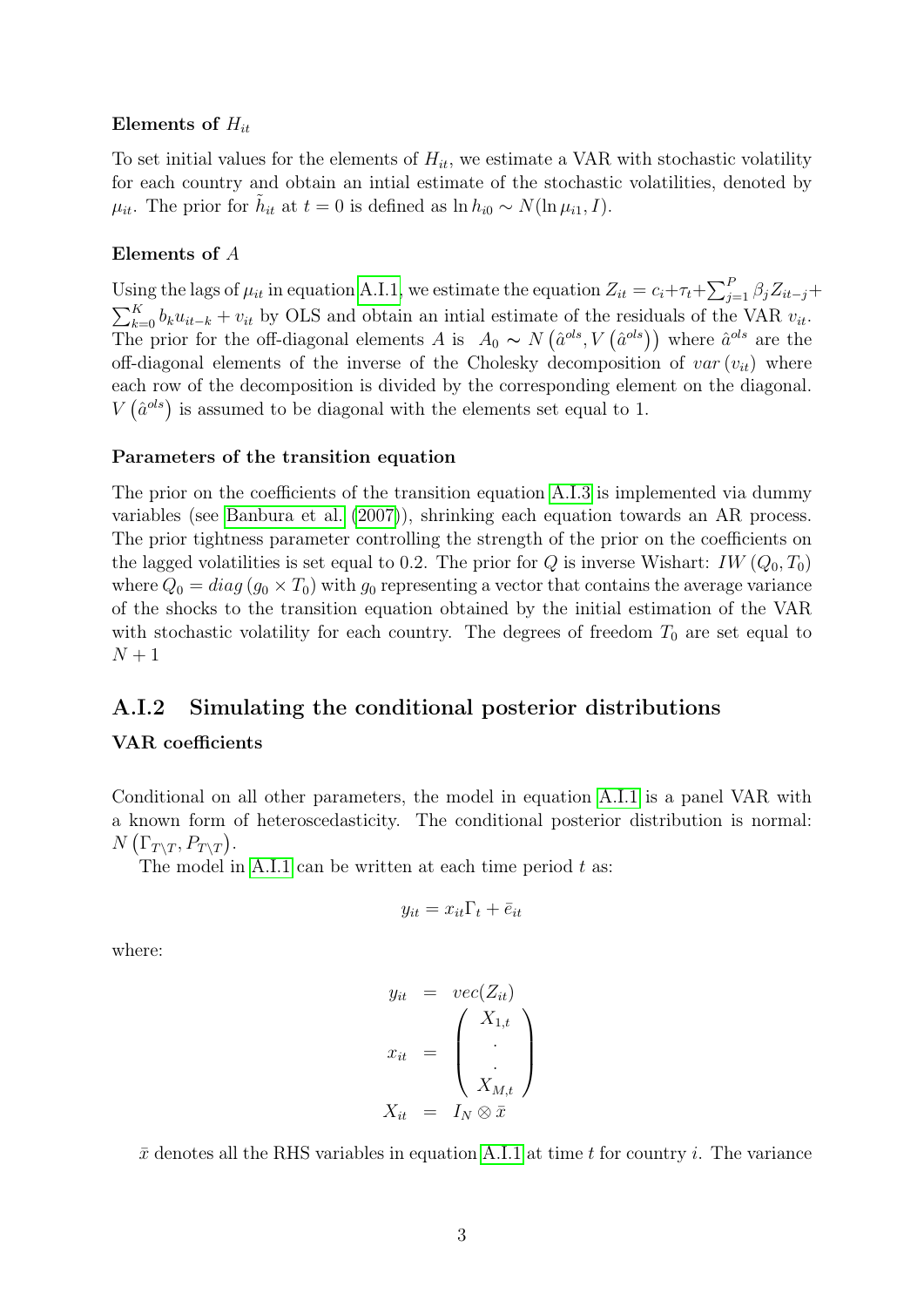of the error term  $\bar{e}_{it}$  is:

$$
var\left(\bar{e}_{it}\right) = R_{t} = blkdiag\left([A^{-1}H_{1t}^{1/2}A^{-1'}, ..., A^{-1}H_{Mt}^{1/2}A^{-1'}\right)
$$

Finally, we assume that the transition equation for  $\Gamma_t$  is  $\Gamma_t = \Gamma_{t-1}$ . These equations form a conditionally linear and Gaussian state-space system. Following [Carter and Kohn](#page-32-1) [\(1994\)](#page-32-1) we use the Kalman filter to calculate the mean and the variance of the conditional posterior distribution of Γ. The Kalman filter is initialised at  $\Gamma_0$  and  $P_0$  and the recursions are given by the following equations for  $t = 1, 2...T$ 

$$
\Gamma_{t\backslash t-1} = \Gamma_{t-1\backslash t-1} \n P_{t\backslash t-1} = P_{t-1\backslash t-1} \n \eta_{t\backslash t-1} = y_t - x_t \Gamma_{t\backslash t-1} \n f_{t\backslash t-1} = x_t P_{t\backslash t-1} x'_t + R_t \n K_t = P_{t\backslash t-1} x'_t f_{t\backslash t-1}^{-1} \n \Gamma_{t\backslash t} = \Gamma_{t\backslash t-1} + K_t \eta_{t\backslash t-1} \n P_{t\backslash t} = P_{t\backslash t-1} - K_t x_t P_{t\backslash t-1}
$$

The final iteration of the Kalman filter at time T delivers  $\Gamma_{T\setminus T}$  and  $P_{T\setminus T}$ , the mean and the variance of the conditional posterior. This application of the [Carter and Kohn](#page-32-1) [\(1994\)](#page-32-1) algorithm to this heteroscedastic VAR model is equivalent to a GLS transformation of the model.

#### Element of A

Given a draw for  $\Gamma$  and  $\tilde{h}_{it}$  the VAR model can be written as  $A'(v_{it}) = \tilde{e}_{it}$  where  $v_{it} =$  $Z_t - (c_i + \tau_t + \sum_{j=1}^P \beta_j Z_{it-j} + \sum_{k=0}^K b_k \tilde{h}_{it-k})$  and  $VAR(\tilde{e}_{it}) = H_{it}$ . This is a system of linear equations with a known form of heteroscedasticity. The conditional distributions for a linear regression apply to each equation of this system after a simple GLS transformation to make the errors homoscedastic. The kth equation of this system is given as  $v_{it}^k =$  $-\alpha v_{it}^{-k} + \tilde{e}_{it}$  where the superscript k denotes the kth column of the residual matrix while  $-k$  denotes columns 1 to  $k-1$ . Note that the variance of  $\tilde{e}_{it}$  is time-varying and given by  $\exp\left(\tilde{h}_{it}\right)$ . A GLS transformation involves dividing both sides of the equation by  $\sqrt{\exp\left(\tilde{h}_{it}\right)}$  to produce  $v_{it}^{k*} = -\alpha v_{it}^{-k*} + e_{it}^*$  where \* denotes the transformed variables and  $var(e_{it}^*) = 1$ . The conditional posterior for  $\alpha$  is normal with mean and variance given by  $M^*$  and  $V^*$  :

$$
M^* = \left( V \left( \hat{a}^{ols} \right)^{-1} + v_{it}^{-k*} v_{it}^{-k*} \right)^{-1} \left( V \left( \hat{a}^{ols} \right)^{-1} \hat{a}^{ols} + v_{it}^{-k*} v_{it}^{k*} \right)
$$
  

$$
V^* = \left( V \left( \hat{a}^{ols} \right)^{-1} + v_{it}^{-k*} v_{it}^{-k*} \right)^{-1}
$$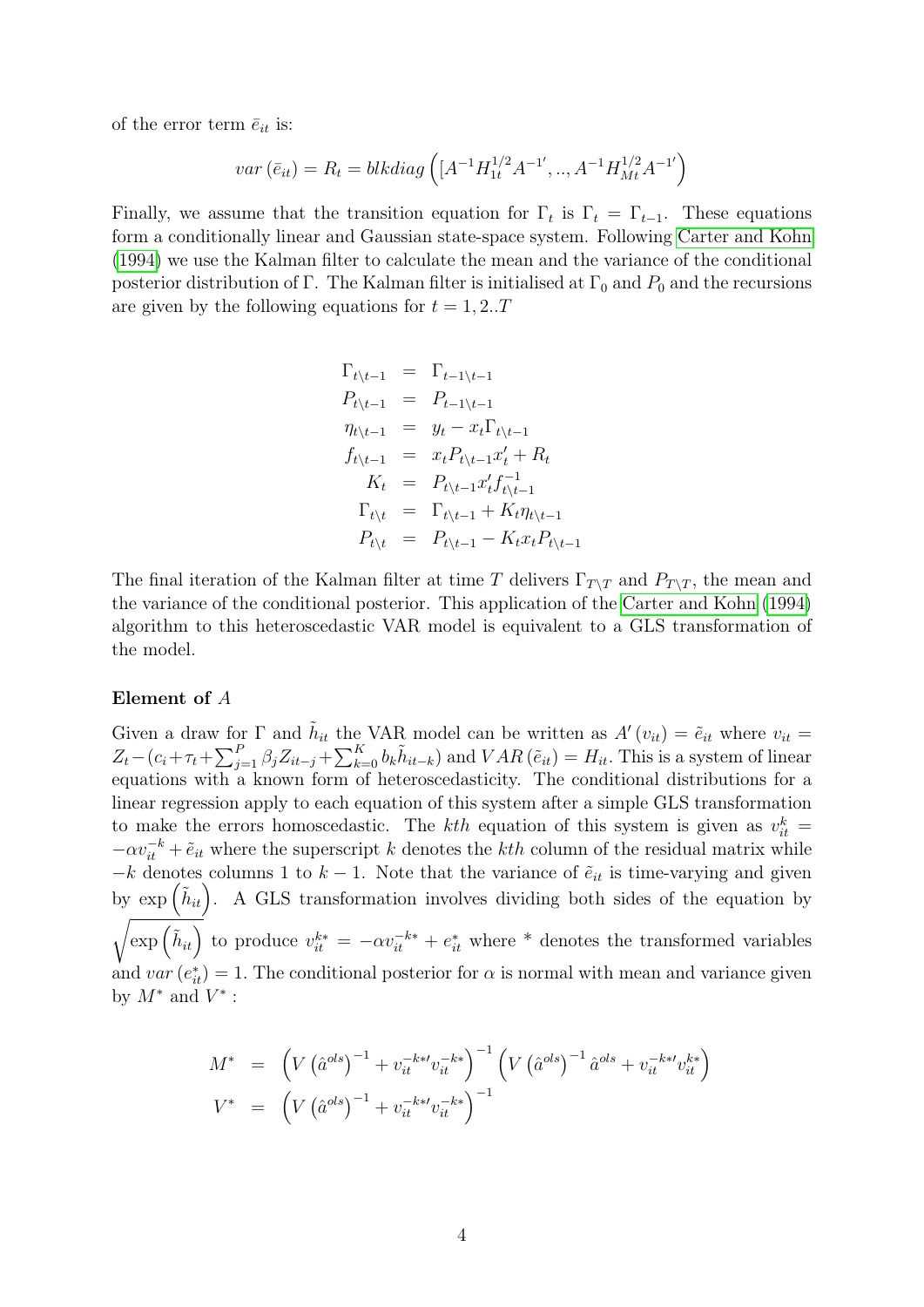#### Elements of  $H_t$

Conditional on the VAR coefficients and the parameters of the transition equation, the model has a multivariate non-linear state-space representation for each cross-section given by equations [A.I.1](#page-23-0) and [A.I.2.](#page-23-0) Following recent developments in the seminal paper by [Andrieu et al.](#page-32-2) [\(2010\)](#page-32-2), we employ a particle Gibbs step to sample from the conditional posterior of  $\tilde{h}_{it}$ . [Andrieu et al.](#page-32-2) [\(2010\)](#page-32-2) show how a version of the particle filter, conditioned on a fixed trajectory for one of the particles can be used to produce draws that result in a Markov Kernel with a target distribution that is invariant. However, the usual problem of path degeneracy in the particle filter can result in poor mixing in the original version of particle Gibbs. Recent development, however, suggest that small modifications of this algorithm can largely alleviate this problem. In particular, [Lindsten et al.](#page-32-3) [\(2014\)](#page-32-3) propose the addition of a step that involves sampling the 'ancestors' or indices associated with the particle that is being conditioned on. They show that this results in a substantial improvement in the mixing of the algorithm even with a few particles.[1](#page-26-0)As explained in [Lindsten et al.](#page-32-3) [\(2014\)](#page-32-3), ancestor sampling breaks the reference path into pieces and this causes the particle system to collapse towards something different than the reference path. In the absence of this step, the particle system tends to collapse to the conditioning path. We employ particle Gibbs with ancestor sampling in this step to draw  $\tilde{h}_{it}$  for  $i = 1.2, ..., M$ .

Let  $\tilde{h}^{(d-1)}_{it}$  denote the fixed the fixed trajectory, for  $t = 1, 2, ...T$  obtained in the previous draw of the Gibbs algorithm for country i. We denote the parameters of the model by  $\Xi$ , and  $j = 1, 2, ...$  represents the particles. The conditional particle filter with ancestor sampling proceeds in the steps described below. We suppress the cross-section index  $i$  in  $\tilde{h}_{it}$  to keep the notation simple. In other words  $\tilde{h}_{t}$  refers to the stochastic volatility for the ith cross-section. The steps described below are repeated for  $i = 1, 2, ..., M$ .

- 1. For  $t=1$ 
	- (a) Draw  $\tilde{h}_1^{(j)} \backslash \tilde{h}_0^{(j)}$  $\tilde{b}_0^{(j)}$ , $\Xi$  for  $j = 1, 2, ... S - 1$ . Fix  $\tilde{h}_1^{(S)} = \tilde{h}_1^{(d-1)}$ 1
	- (b) Compute the normalised weights  $p_1^{(j)} = \frac{w_1^{(j)}}{\sum_{j=1}^M w_1^{(j)}}$  where  $w_1^{(j)}$  denotes the con-1 ditional likelihood:  $\Big|$  $\Omega_{i1}^{(j)}$  $\begin{bmatrix} (j) \\ i1 \end{bmatrix}$  $^{-0.5} - 0.5 \exp\left(\tilde{e}_{i1}\left(\Omega_{i1}^{(j)}\right)\right)$  $\left(\begin{smallmatrix}j\i\end{smallmatrix}\right)^{-1}\tilde{e}'_{i1}$  $\setminus$ where  $\tilde{e}_{i1} = Z_{it}$  –  $(c_i + \tau_t + \sum_{j=1}^P \beta_j Z_{it-j} + \sum_{k=1}^K b_k \tilde{h}_{1, j}^{(j)}$  $\binom{(j)}{1,[-k]}$  and  $\Omega_{i1}^{(j)} = A^{-1}H_{i1}^{(j)}A^{-1'}$  with  $H_{i1}^{(j)} =$  $diag\left(\exp\left(\tilde{h}_{1,[0]}^{(j)}\right)\right)$ . The subscript [0] denotes the contemporaneous value in the state vector while  $[-k]$  denote the k lagged states.
- 2. For  $t = 2$  to  $T$ 
	- (a) Resample  $\tilde{h}_{t-}^{(j)}$  $t_{t-1}^{(j)}$  for  $j = 1, 2, ... S - 1$  using indices  $a_t^{(j)}$  with Pr  $\left(a_t^{(j)} = j\right) \propto p_{t-1}^{(j)}$  $t-1$
	- (b) Draw  $\tilde{h}_t^{(j)} \backslash \tilde{h}_{t-1}^{(a_t^{(j)})}$  $\binom{a_i^{(i)}}{t-1}$ ,  $\Xi$  for  $j = 1, 2, ... S - 1$  using the transition equation of the model (equation [A.I.3\)](#page-23-0). Note that  $\tilde{h}_{t-1}^{(a_t^{(j)})}$  denotes the resampled particles in step (a) above.
	- (c) Fix  $\tilde{h}_t^{(S)} = \tilde{h}_t^{(d-1)}$ t

<span id="page-26-0"></span><sup>&</sup>lt;sup>1</sup>See [Nonejad](#page-32-4) [\(2016\)](#page-32-4) for a recent application of this algorithm.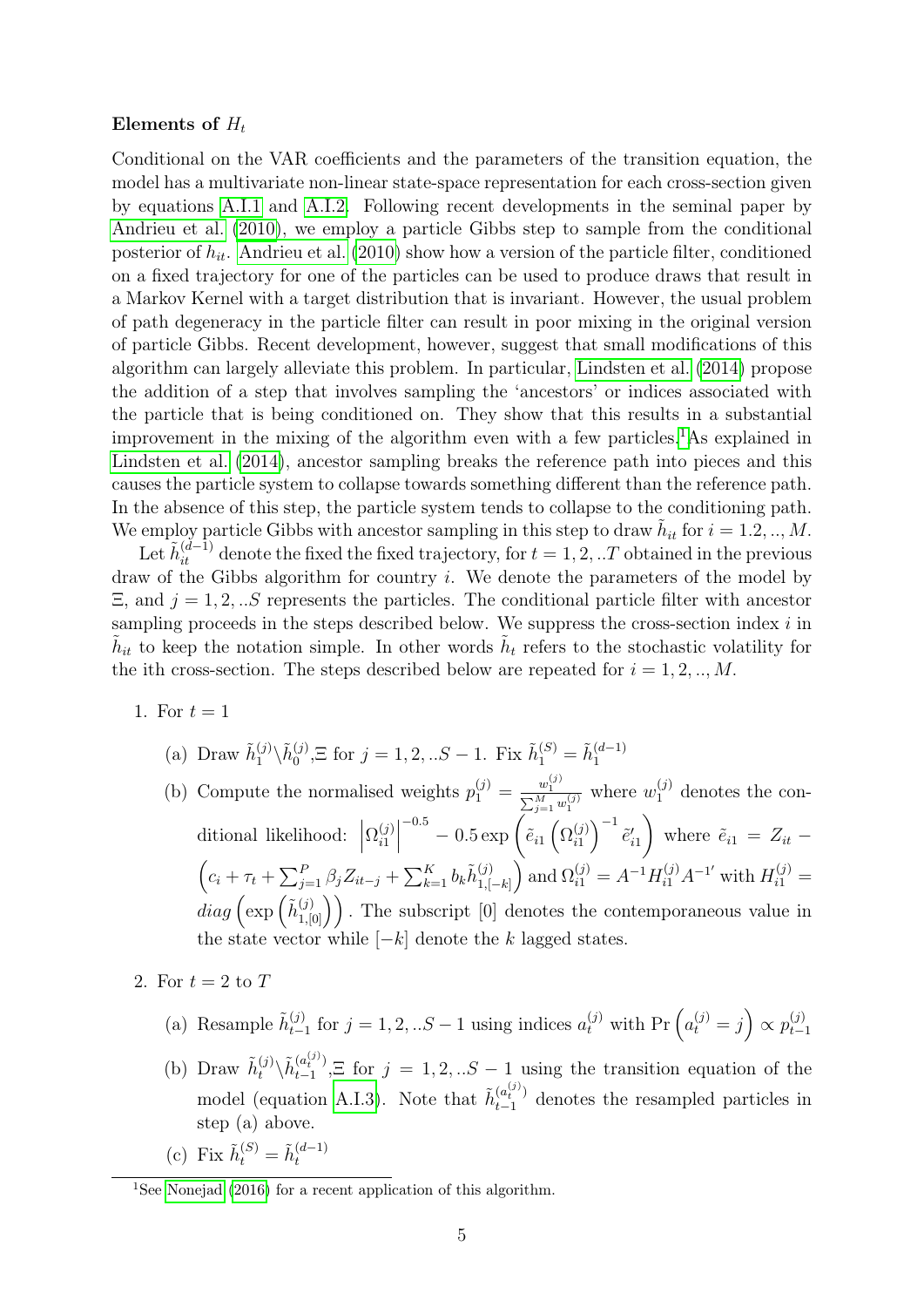(d) Sample  $a_t^{(M)}$  with  $\Pr\left(a_t^{(M)}=j\right) \propto p_{t-1}^{(j)} \Pr\left(\tilde{h}_t^{(d-1)} \setminus \tilde{h}_{t-1}^{(j)}\right)$  $_{t-1}^{(j)}, \alpha, \theta, Q$  where the density Pr  $\left(\tilde{h}_t^{(d-1)} \backslash \tilde{h}_{t-}^{(j)}\right)$  $\left(\begin{matrix} \hat{y} \end{matrix}\right)_{t=1}, \alpha, \theta, Q$  is computed as  $|Q|^{-0.5} - 0.5 \exp\left(\tilde{\eta}_{it}^{(j)}(Q)^{-1} \tilde{\eta}_{it}^{(j)}\right),$ where  $\tilde{\eta}_{it} = \tilde{h}_t^{(d-1)} - \left(\alpha + \theta \tilde{h}_{t-}^{(j)}\right)$  $_{t-1}^{(j)}$ ). This constitutes the ancestor sampling step. If  $a_t^{(M)} = M$  then the algorithm collapses to the simple particle Gibbs.

(e) Update the weights 
$$
p_t^{(j)} = \frac{w_t^{(j)}}{\sum_{j=1}^M w_t^{(j)}}
$$
 where  $w_1^{(j)}$  denotes the conditional likelihood:  $\left|\Omega_{it}^{(j)}\right|^{-0.5} - 0.5 \exp\left(\tilde{e}_{it} \left(\Omega_{it}^{(j)}\right)^{-1} \tilde{e}'_{it}\right)$ , where  $\tilde{e}_{it} = Z_{it} - \left(c_i + \tau_t + \sum_{j=1}^P \beta_j Z_{it-j} + \sum_{k=1}^K b_k \tilde{h}_{t, [-k]}^{(j)}\right)$ ,  $\Omega_{it}^{(j)} = A^{-1} H_{it}^{(j)} A^{-1}$ , with  $H_{it}^{(j)} = \text{diag}\left(\exp\left(\tilde{h}_{t, [0]}^{(j)}\right)\right)$ .

- 3. End
- 4. Sample  $\tilde{h}_t^{(i)}$  with  $\Pr\left(\tilde{h}_t^{(i)} = \tilde{h}_t^{(j)}\right)$  $p_T^{(j)}\big) \propto p_T^{(j)}$  $T<sub>T</sub><sup>(J)</sup>$  to obtain a draw from the conditional posterior distribution

We use  $M = 20$  particles in our application. The initial values  $\mu_0$  defined above are used to initialise step 1 of the filter.

#### Parameters of the transition equation

Conditional on the draw for the volatilities, the conditional posterior for  $\bar{B} = vec([\alpha_i, \theta])$ the parameters of the VAR in equation [A.I.2](#page-23-0) is Normal. Letting  $y$  and  $x$  denote the left and the right hand side of the VAR in [A.I.2,](#page-23-0) the conditional posterior of the coefficients is defined as

$$
G\left(\bar{B}\backslash \Xi\right)~^{\sim}N(B^*,Q\otimes (x^{*'}x^*)^{-1})
$$

where  $B^* = (x^{*'}x^{*})^{-1}(x^{*'}y^{*})$  and  $x^{*}$  and  $y^{*}$  denote x and y appended with dummy observations.

The conditional posterior for Q is inverse Wishart and is given by

$$
G(Q\backslash \Xi)^{\sim}IW(S^*,T^*)
$$

where  $T^* = MT + T_0$  with MT the total number of observations in the stacked data y and the scale matrix is  $S^* = (y - x\bar{b})'(y - x\bar{b}) + Q_0$ .

The MCMC algorithm is applied using 55,000 iterations discarding the first 5,000 as burn-in and retaining every 10th draw. Figure [A1](#page-28-0) shows that the estimated inefficiency factors are fairly low. This provides evidence in favour of convergence.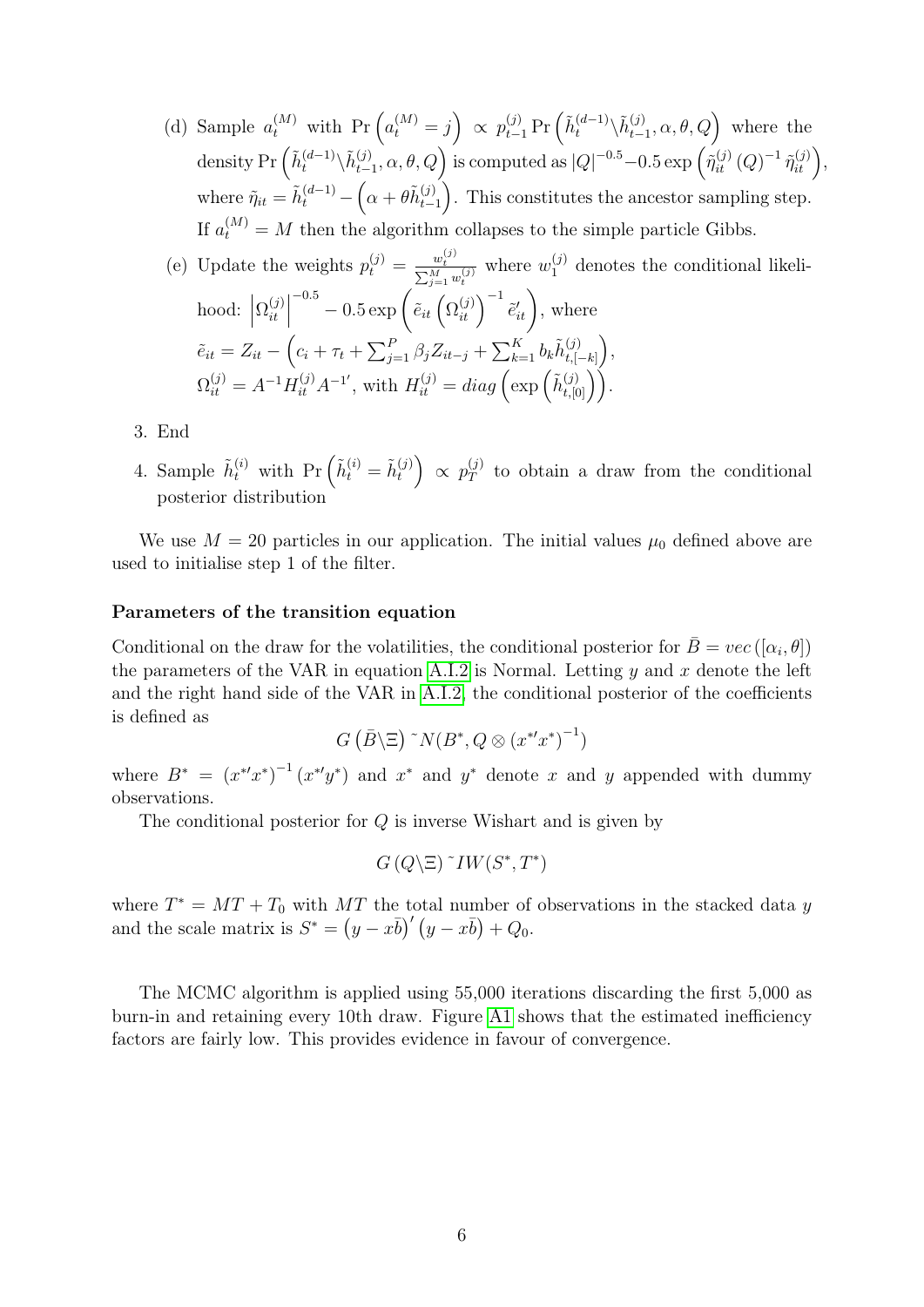

<span id="page-28-0"></span>Figure A1: Inefficiency factors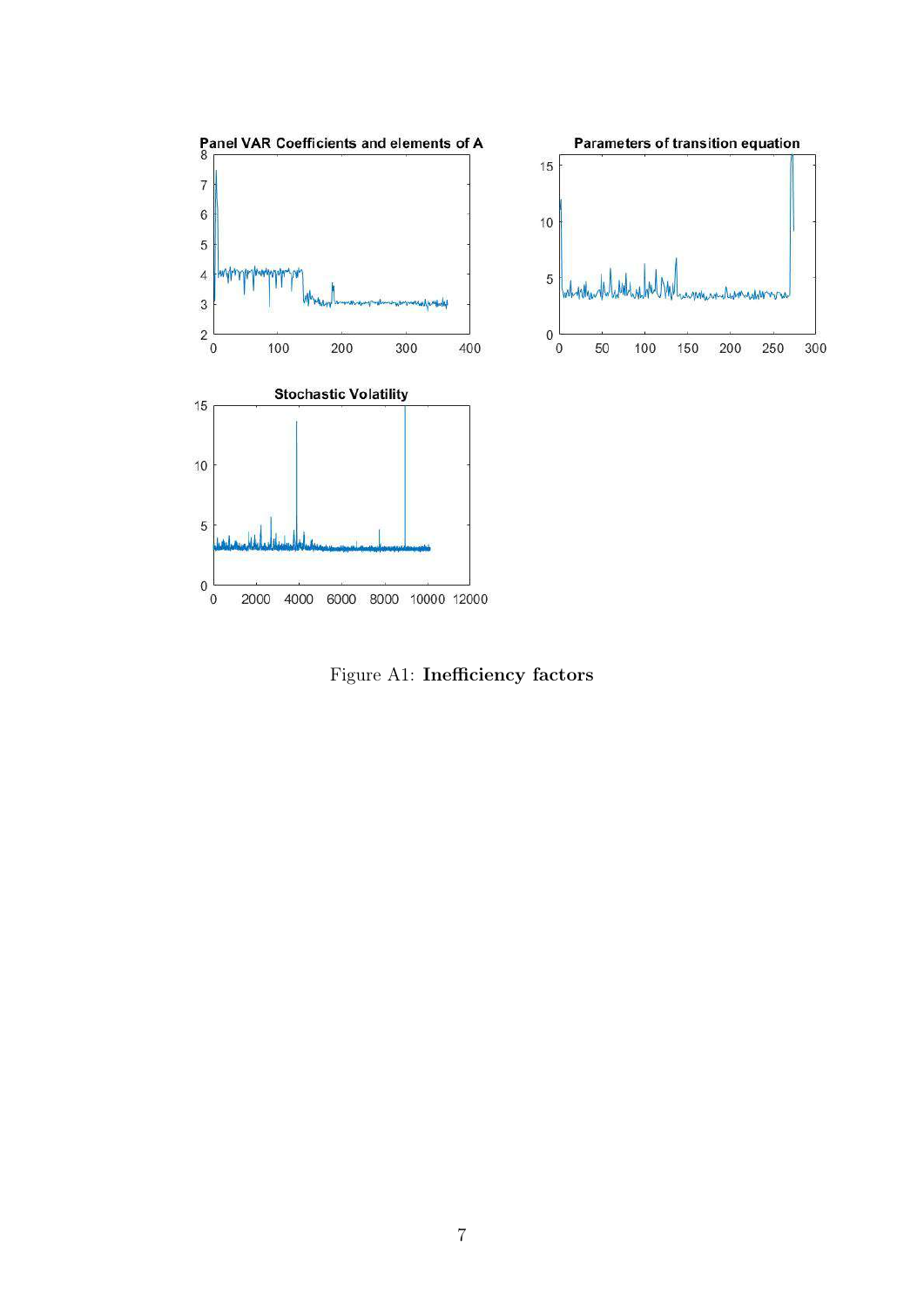|                      | $T_{i,t}$      | $\Delta GDP_{i,t}$ |
|----------------------|----------------|--------------------|
| $T_{i,t-1}$          | 0.333          | 0.023              |
|                      | 0.019          | 0.122              |
| $\Delta GDP_{i,t-1}$ | 0.001          | 0.243              |
|                      | 0.001          | 0.019              |
| $h_{i,t}^T$          | 0.196          | $-0.480$           |
|                      | 0.076          | 0.439              |
| $h_{i,t}^{GDP}$      | $-0.007$       | $-0.338$           |
|                      | 0.024          | 0.221              |
| $h_{i,t-1}^T$        | $-0.014$       | $-0.252$           |
|                      | 0.073          | 0.447              |
| $h^{GDP}_{i.t-1}$    | 0.010          | 0.152              |
|                      | 0.021          | 0.187              |
| $e_{i,t}^T$          | 1              | 0.200              |
|                      |                | 0.471              |
| $e_{i,t}^{GDP}$      | $\overline{0}$ | 1                  |
|                      |                |                    |
|                      | $h_t^T$        | $h_t^{GDP}$        |
| $h_{t-1}^T$          | 0.899          | $-0.201$           |
|                      | 0.014          | 0.033              |
| $h_{t-1}^{GDP}$      | $-0.050$       | 0.747              |
|                      | 0.011          | 0.026              |
| $\eta^T_t$           | 1              | 1.323              |
|                      |                | 0.239              |
| $\eta_t^{GDP}$       | $\overline{0}$ | $\overline{1}$     |
|                      |                |                    |

A.II Supplementary Results

Table A1: Baseline panel VAR estimates. The top panel reports posterior means and standard deviations of the parameters of the panel VAR model described in equation [\(A.I.1\)](#page-23-0). T and GDP are average annual temperature in degrees Celsius and real GDP in country *i* and year *t*;  $h^{T(GDP)}$  is the estimated conditional volatility of each country's temperature (GDP growth) in a given year;  $e^{T(GDP)}$  represents a shock to temperatures (GDP growth) in the same year. The bottom panel reports the estimates for the au-toregressive volatility process described in equation [\(A.I.2\)](#page-23-0).  $\eta^{T(GDP)}$  is a temperature (GDP growth) volatility shock. The estimation sample includes 133 countries over the 1961-2005 period.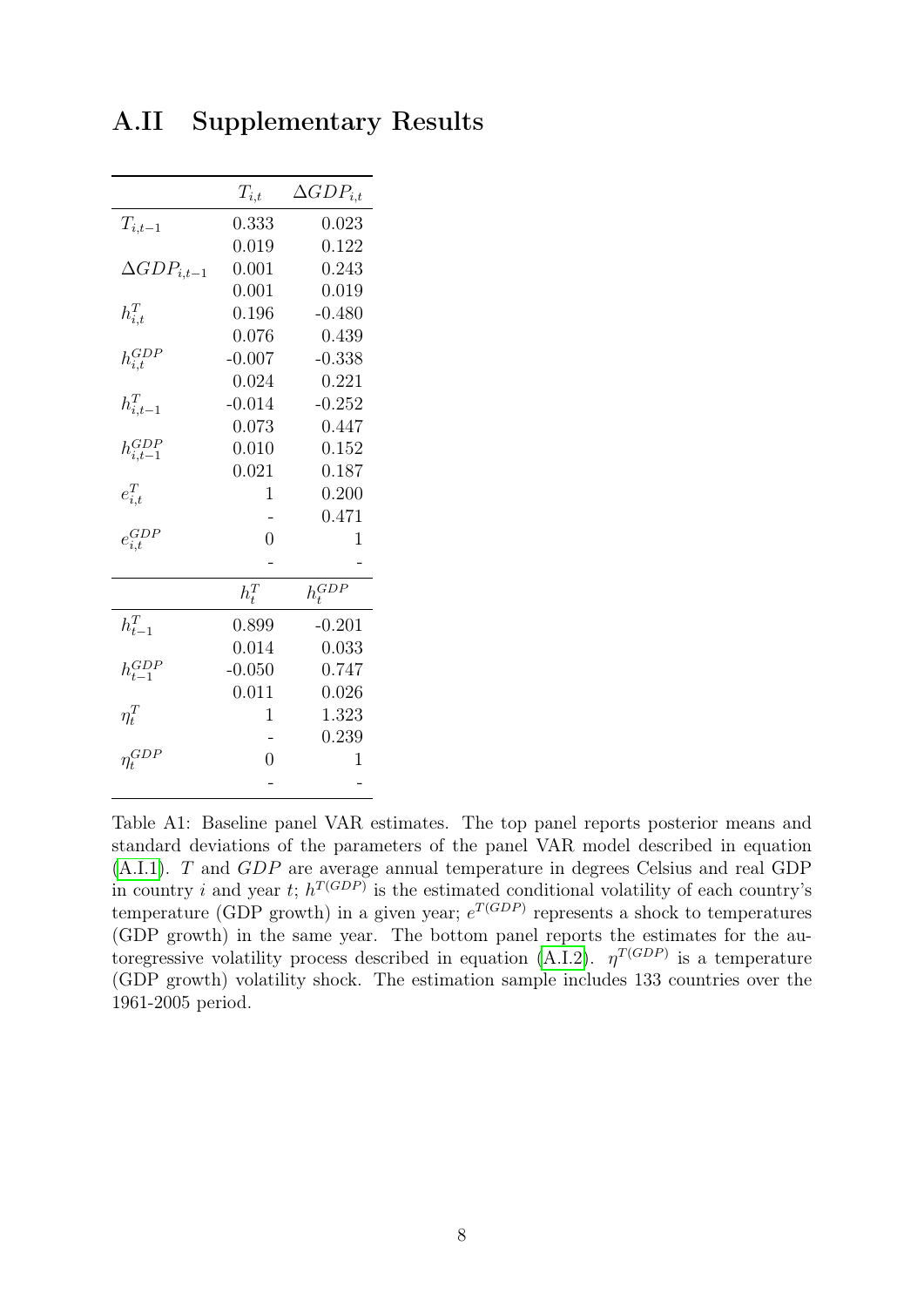

Figure A2: Volatility trends across geographical regions



Figure A3: Country-level volatility estimates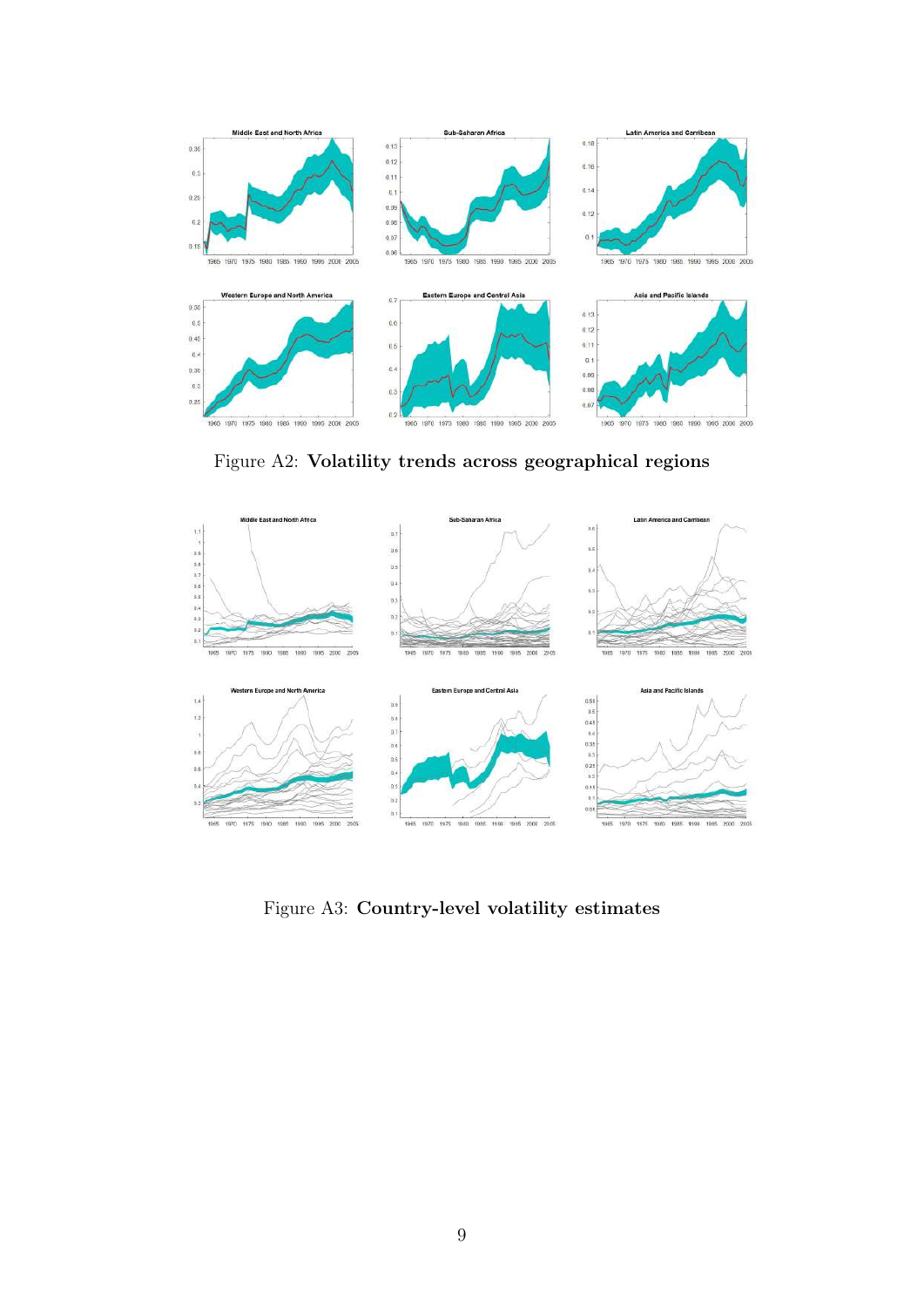

Figure A4: Volatility versus extreme events. The figure shows the country-level correlations between annual changes in temperature volatility (vertical axis) and 'extreme events' (horizontal axis), proxied alternatively by squared annual changes in temperatures (row 1), precipitations (row 2) or GDP (row 3). The countries are grouped into six regions: Middle East and North Africa, South-Saharan Africa, Latin America and Caribbean, Western Europe and North America, Eastern Europe and Central Asia, South-East Asia. The sample includes 133 countries between 1961 and 2005.